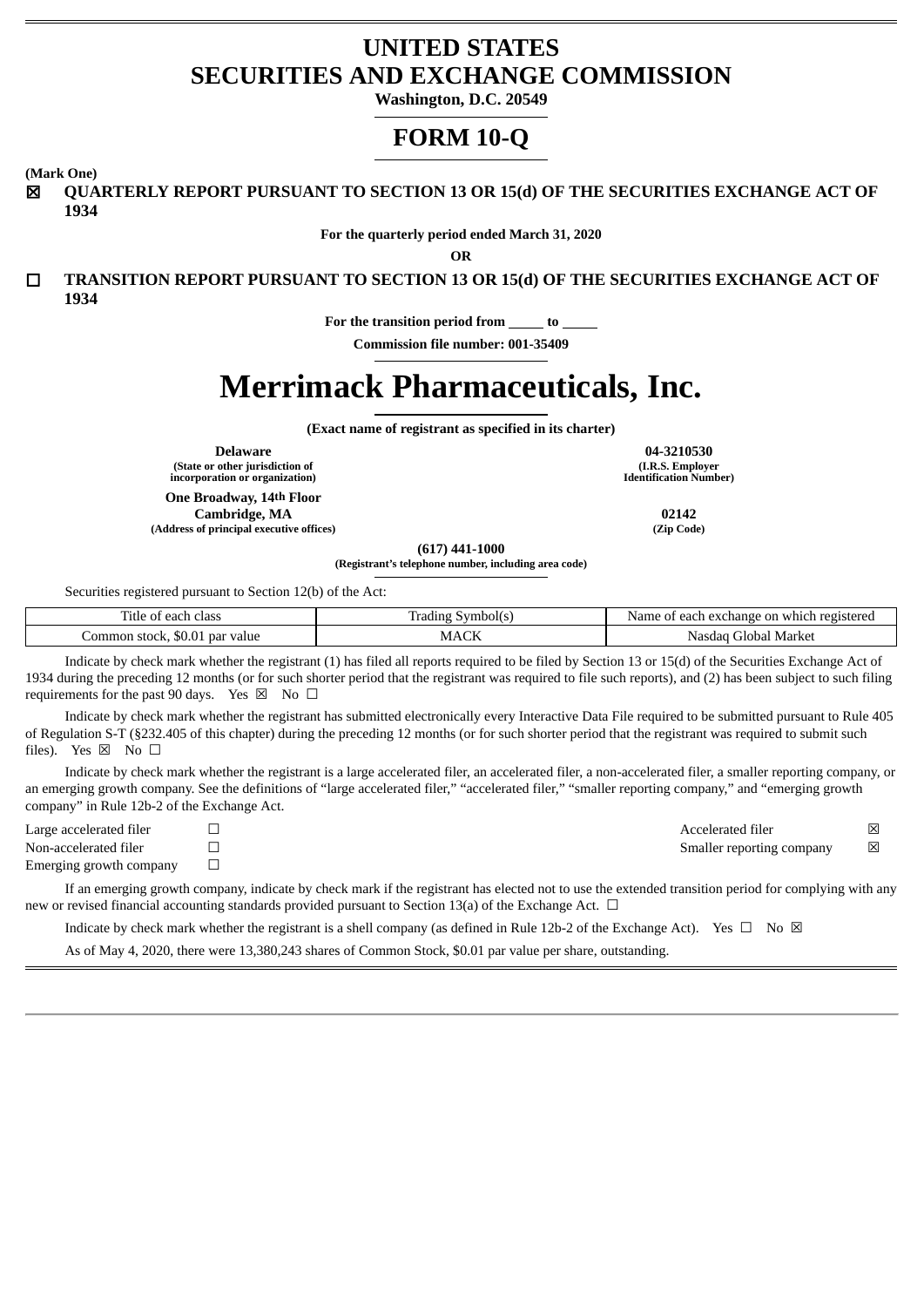## **TABLE OF CONTENTS**

## **PART I FINANCIAL INFORMATION**

|                   |                                                                                                                                             | Page |
|-------------------|---------------------------------------------------------------------------------------------------------------------------------------------|------|
| Item 1.           | <b>Financial Statements.</b>                                                                                                                |      |
|                   | Condensed Consolidated Balance Sheets - March 31, 2020 and December 31, 2019 (unaudited)                                                    | 2    |
|                   | Condensed Consolidated Statements of Operations and Comprehensive Income (Loss) – Three Months Ended March 31,<br>2020 and 2019 (unaudited) | 3    |
|                   | <u>Condensed Consolidated Statements of Stockholders' Equity – March 31, 2020 and March 31, 2019 (unaudited)</u>                            | 4    |
|                   | Condensed Consolidated Statements of Cash Flows - Three Months Ended March 31, 2020 and 2019 (unaudited)                                    | 5    |
|                   | <b>Notes to Condensed Consolidated Financial Statements (unaudited)</b>                                                                     | 6    |
| Item 2.           | <b>Management's Discussion and Analysis of Financial Condition and Results of Operations.</b>                                               | 12   |
| Item 3.           | Quantitative and Qualitative Disclosures About Market Risk.                                                                                 | 18   |
| Item 4.           | <b>Controls and Procedures.</b>                                                                                                             | 18   |
|                   | <b>PART II</b>                                                                                                                              |      |
|                   | <b>OTHER INFORMATION</b>                                                                                                                    |      |
| Item 1A.          | <b>Risk Factors.</b>                                                                                                                        | 19   |
| Item 5.           | Other Information.                                                                                                                          | 19   |
| Item 6.           | Exhibits.                                                                                                                                   | 20   |
| <b>Signatures</b> |                                                                                                                                             | 21   |

i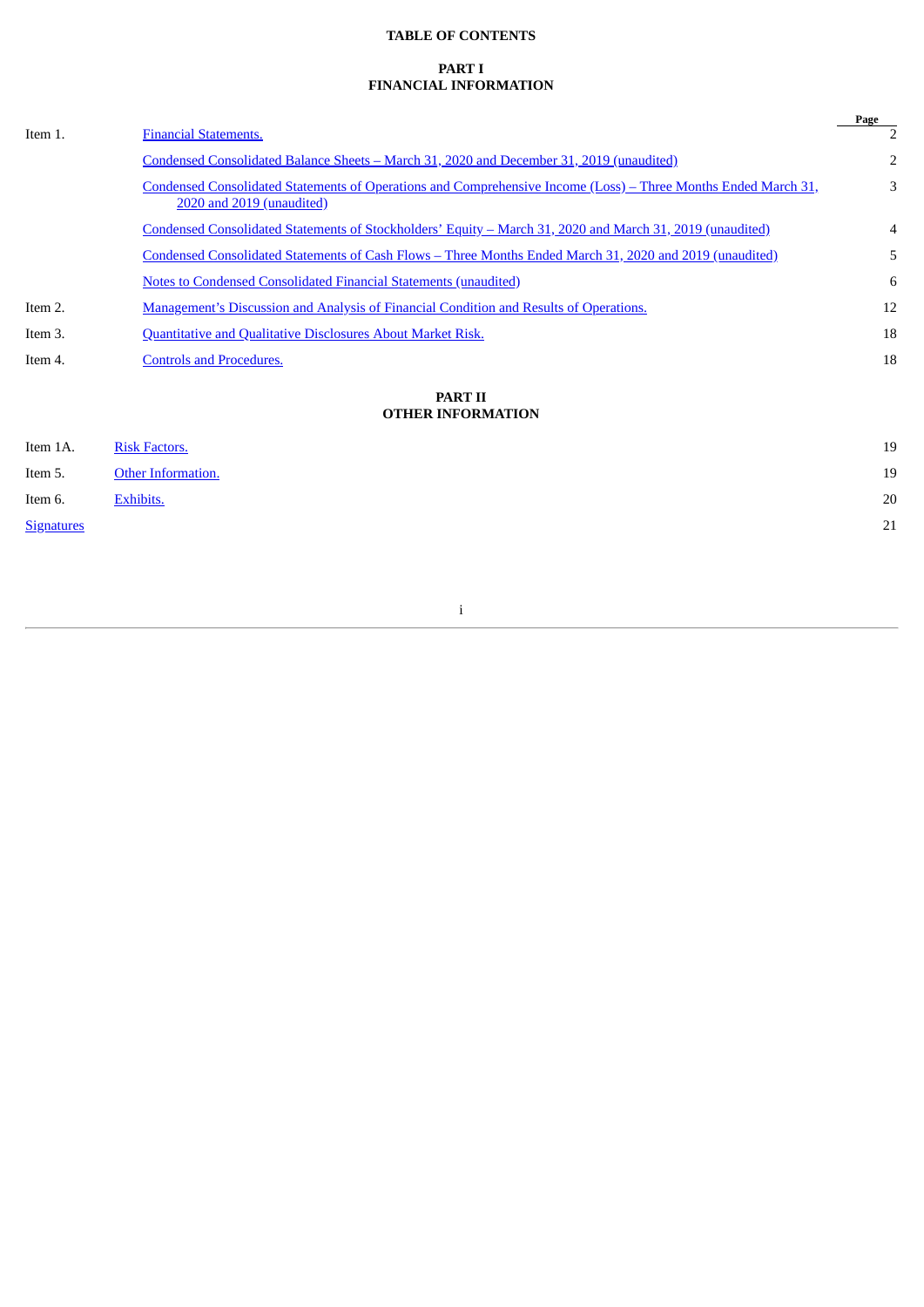#### **FORWARD-LOOKING STATEMENTS**

This Quarterly Report on Form 10-Q contains forward-looking statements that involve substantial risks and uncertainties. All statements, other than statements of historical facts, contained in this Quarterly Report on Form 10-Q, including statements regarding our strategy, future operations, future financial position, future revenues, projected costs, prospects, plans and objectives of management, are forward-looking statements. The words "anticipate," "believe," "estimate," "expect," "intend," "may," "plan," "predict," "project," "target," "potential," "will," "would," "could," "should," "continue" and similar expressions are intended to identify forward-looking statements, although not all forward-looking statements contain these identifying words.

The forward-looking statements in this Quarterly Report on Form 10-Q include, among other things, statements about:

- our rights to receive payments related to the milestone events under the asset purchase and sale agreement with Ipsen S.A.;
- our rights to receive payments related to the milestone events under the asset purchase agreement with Elevation Oncology, Inc. (formerly known as 14ner Oncology, Inc.), when expected or at all;
- our intellectual property position;
- our cash runway and the sufficiency of our financial resources to fund our operations;
- our ability to utilize our net operating loss carryforwards in future periods;
- our plans to cease development of our product candidates and diagnostics;
- our plans to seek to divest our product candidates and other assets;
- our estimates regarding expenses, future revenues, capital requirements and needs for additional financing; and
- other risks detailed from time to time in our filings with the Securities and Exchange Commission (the "SEC"), press releases and other communications, including those set forth under "Risk Factors" included in our Annual Report on Form 10-K for the year ended December 31, 2019, and in the documents incorporated by reference herein and therein.

We may not actually achieve the plans, intentions or expectations disclosed in our forward-looking statements, and you should not place undue reliance on our forward-looking statements. Actual results or events could differ materially from the plans, intentions and expectations disclosed in the forward-looking statements we make. Our forward-looking statements do not reflect the potential impact of any future acquisitions, mergers, dispositions, joint ventures, collaborations or investments that we may make.

You should read this Quarterly Report on Form 10-Q and the documents that we have filed as exhibits to this Quarterly Report on Form 10-Q completely and with the understanding that our actual future results may be materially different from what we expect. We do not assume any obligation to update any forward-looking statements, whether as a result of new information, future events or otherwise, except as required by law.

#### **NOTE REGARDING TRADEMARKS**

ONIVYDE® is a trademark of Ipsen S.A. Any other trademarks, trade names and service marks referred to in this Quarterly Report on Form 10-Q are the property of their respective owners.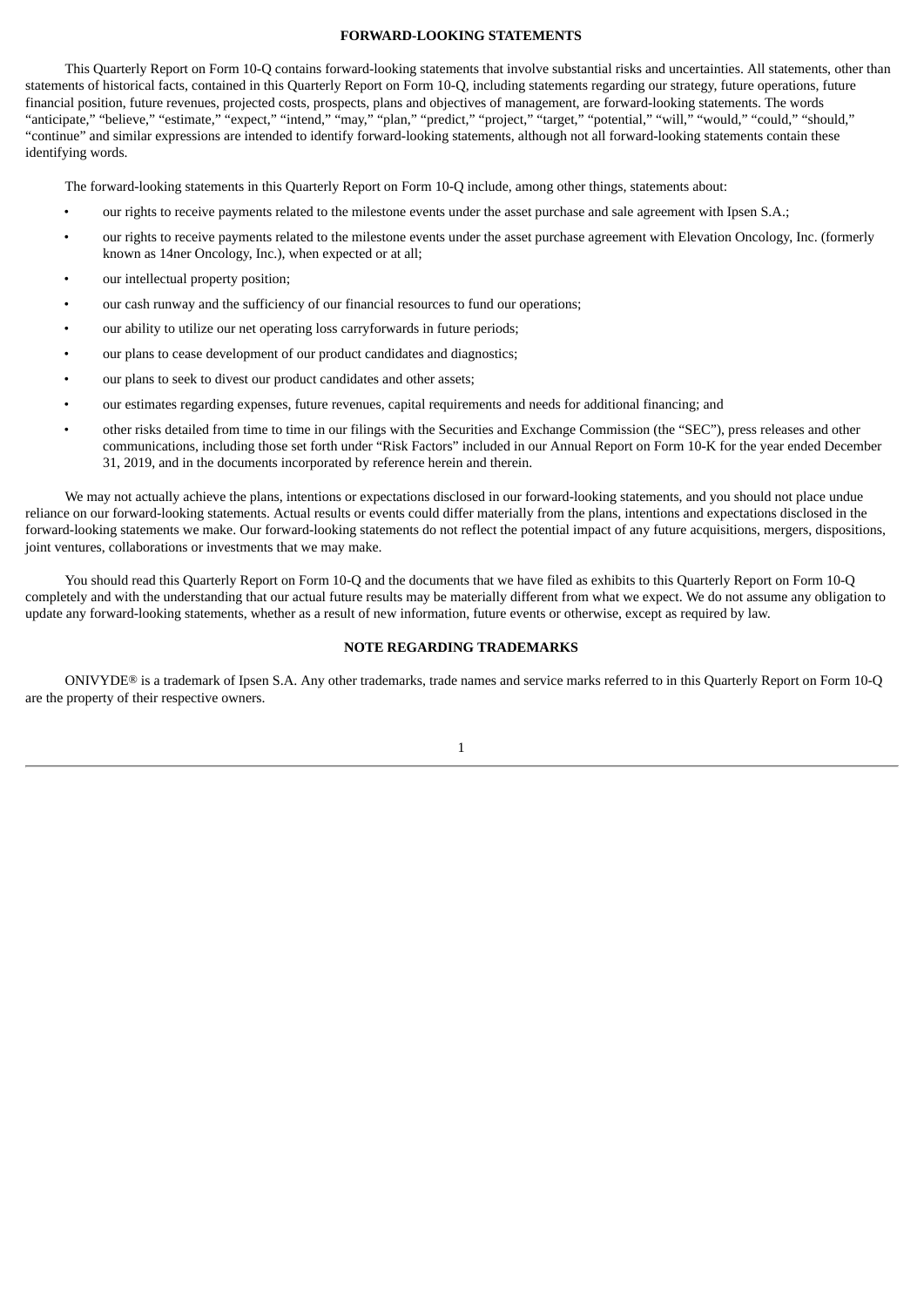#### **PART I**

## **FINANCIAL INFORMATION**

<span id="page-3-1"></span><span id="page-3-0"></span>**Item 1. Financial Statements.**

#### **Merrimack Pharmaceuticals, Inc. Condensed Consolidated Balance Sheets (unaudited)**

| (in thousands, except per share amounts)                                                                                                                                          |              | March 31,<br>2020 |    | December 31.<br>2019 |
|-----------------------------------------------------------------------------------------------------------------------------------------------------------------------------------|--------------|-------------------|----|----------------------|
| <b>Assets</b>                                                                                                                                                                     |              |                   |    |                      |
| Current assets:                                                                                                                                                                   |              |                   |    |                      |
| Cash and cash equivalents                                                                                                                                                         | $\mathbb{S}$ | 18.025            | \$ | 16,580               |
| Prepaid expenses and other current assets                                                                                                                                         |              | 1,947             |    | 2,112                |
| Total current assets                                                                                                                                                              |              | 19,972            |    | 18,692               |
| Other assets                                                                                                                                                                      |              | 1,369             |    | 1,390                |
| <b>Total assets</b>                                                                                                                                                               | \$           | 21,341            | \$ | 20,082               |
| Liabilities and stockholders' equity                                                                                                                                              |              |                   |    |                      |
| <b>Current liabilities:</b>                                                                                                                                                       |              |                   |    |                      |
| Accounts payable, accrued expenses and other                                                                                                                                      | \$           | 3,240             | \$ | 2,714                |
| Other current liability                                                                                                                                                           |              | 56                |    | 56                   |
| Total current liabilities                                                                                                                                                         |              | 3,296             |    | 2,770                |
| <b>Total liabilities</b>                                                                                                                                                          |              | 3,296             |    | 2,770                |
| Commitments and contingencies                                                                                                                                                     |              |                   |    |                      |
| Stockholders' equity:                                                                                                                                                             |              |                   |    |                      |
| Preferred stock, \$0.01 par value: 10,000 shares authorized at March 31, 2020 and<br>December 31, 2019; no shares issued or outstanding at March 31, 2020 or<br>December 31, 2019 |              |                   |    |                      |
| Common stock, \$0.01 par value: 30,000 shares authorized at March 31, 2020 and<br>December 31, 2019; 13,380 shares issued and outstanding                                         |              |                   |    |                      |
| at March 31, 2020 and December 31, 2019                                                                                                                                           |              | 1,334             |    | 1,334                |
| Additional paid-in capital                                                                                                                                                        |              | 557,071           |    | 556,587              |
| Accumulated deficit                                                                                                                                                               |              | (540, 360)        |    | (540, 609)           |
| Total stockholders' equity                                                                                                                                                        |              | 18,045            |    | 17,312               |
| Total liabilities and stockholders' equity                                                                                                                                        | \$           | 21,341            | \$ | 20,082               |

*The accompanying notes are an integral part of these condensed consolidated financial statements.*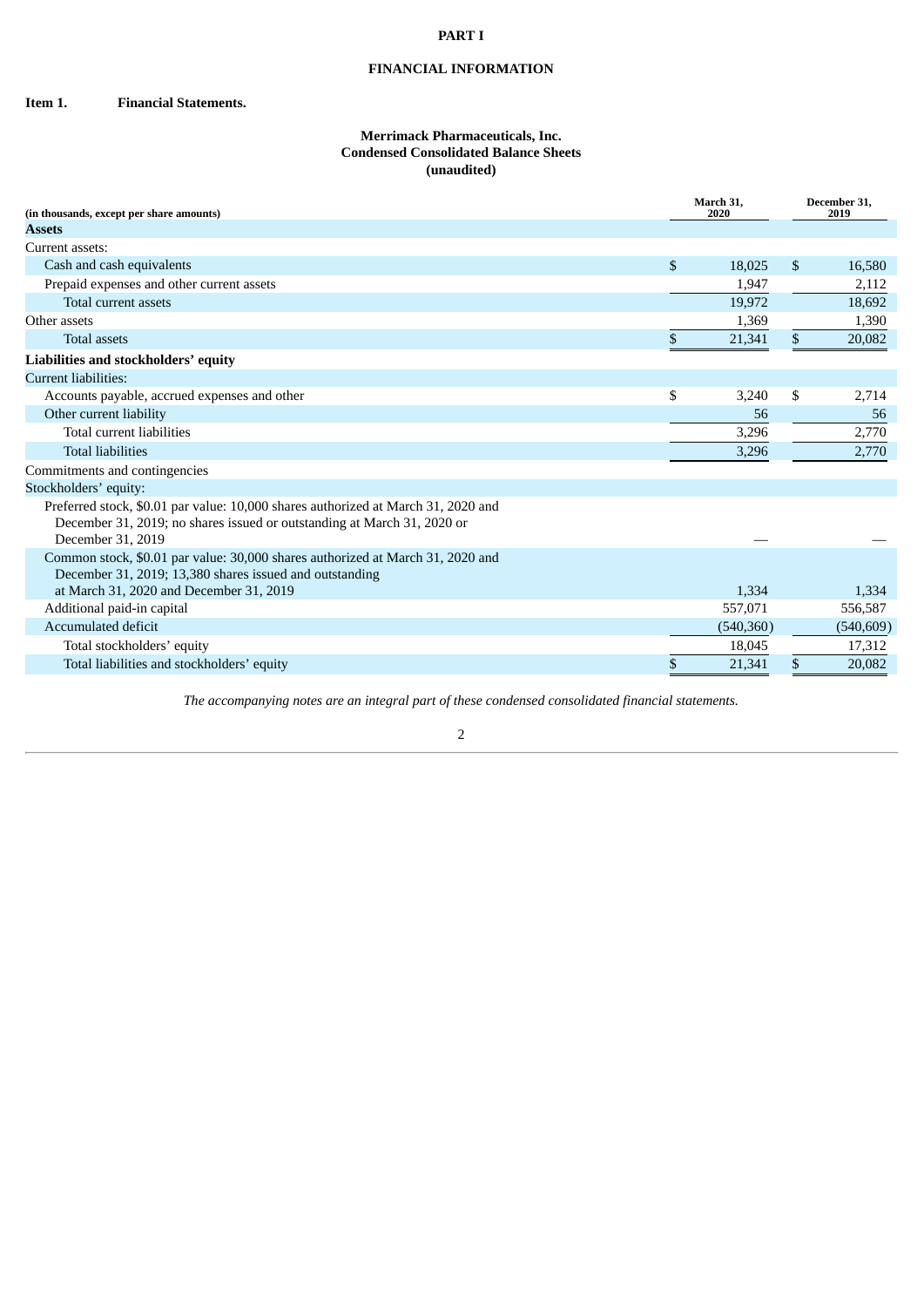#### **Merrimack Pharmaceuticals, Inc. Condensed Consolidated Statements of Operations and Comprehensive Income (Loss) (unaudited)**

<span id="page-4-0"></span>

|                                                          |    | <b>Three Months Ended</b><br>March 31, |           |  |  |  |  |
|----------------------------------------------------------|----|----------------------------------------|-----------|--|--|--|--|
| (in thousands, except per share amounts)                 |    | 2020                                   | 2019      |  |  |  |  |
| <b>Operating expenses:</b>                               |    |                                        |           |  |  |  |  |
| Research and development expenses                        | \$ | \$                                     | 6,361     |  |  |  |  |
| General and administrative expenses                      |    | 1,935                                  | 3,683     |  |  |  |  |
| Gain on sale of assets                                   |    | (2, 139)                               |           |  |  |  |  |
| Total operating (income) expenses                        |    | (204)                                  | 10,044    |  |  |  |  |
| Income (loss) from operations                            |    | 204                                    | (10,044)  |  |  |  |  |
| Other income and expenses:                               |    |                                        |           |  |  |  |  |
| Interest income                                          |    | 45                                     | 365       |  |  |  |  |
| Interest expense                                         |    |                                        | (478)     |  |  |  |  |
| Other expense, net                                       |    |                                        | (301)     |  |  |  |  |
| Total other income and expenses                          |    | 45                                     | (414)     |  |  |  |  |
| Net income (loss)                                        |    | 249                                    | (10, 458) |  |  |  |  |
| Other comprehensive income:                              |    |                                        |           |  |  |  |  |
| Unrealized gain on marketable securities                 |    |                                        | 9         |  |  |  |  |
| Other comprehensive income                               |    |                                        | 9         |  |  |  |  |
| Comprehensive income (loss)                              |    | 249                                    | (10, 449) |  |  |  |  |
| Net income (loss) per common share - basic and diluted   |    | 0.02                                   | (0.78)    |  |  |  |  |
| Weighted-average common shares used to compute basic and |    |                                        |           |  |  |  |  |
| diluted net loss per common share                        |    | 13,380                                 | 13,343    |  |  |  |  |

*The accompanying notes are an integral part of these condensed consolidated financial statements.*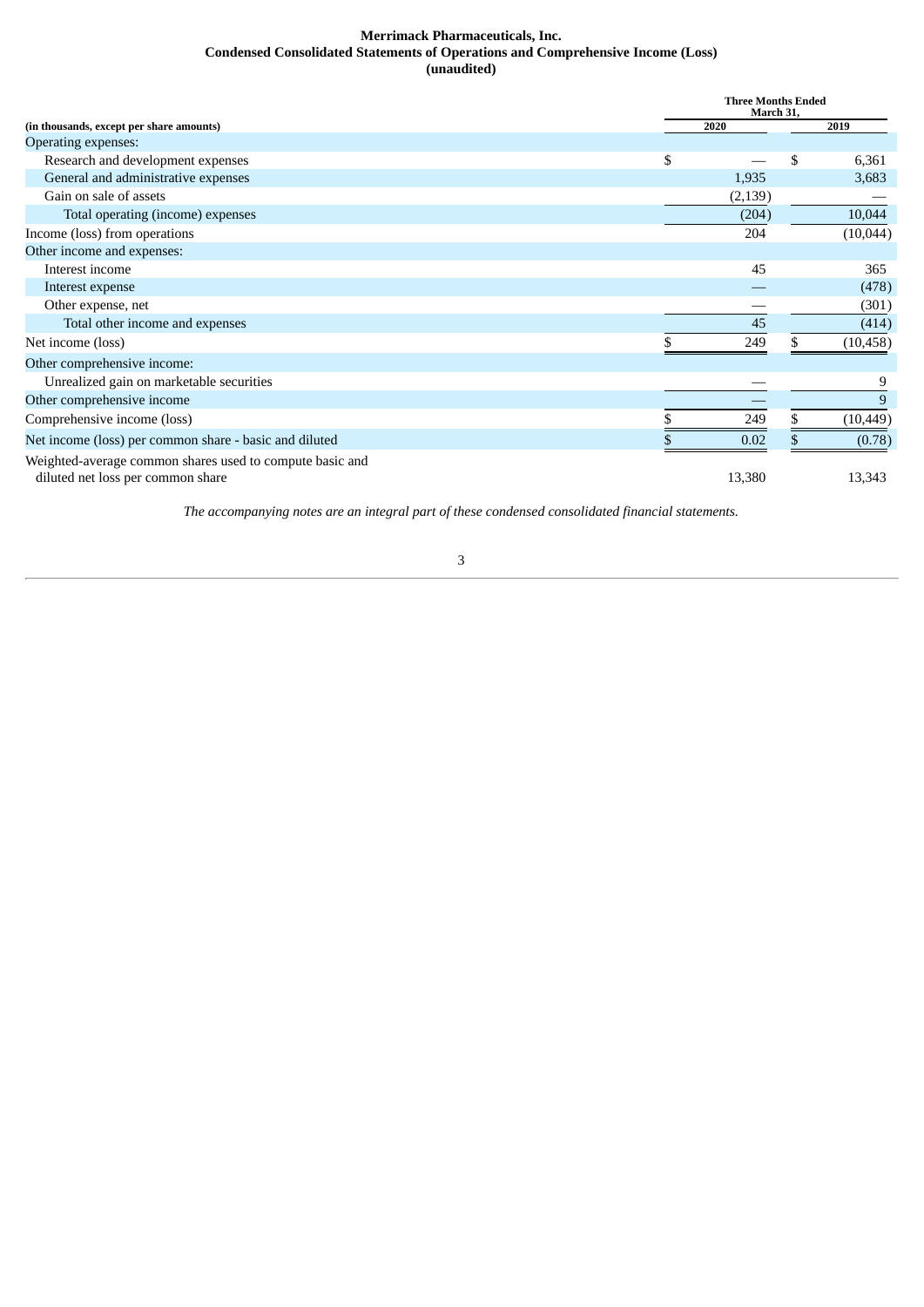#### **Merrimack Pharmaceuticals, Inc. Condensed Consolidated Statements of Stockholders' Equity (unaudited)**

<span id="page-5-0"></span>

|                                          |               | <b>Common Stock</b> |               |                                         |                                                |               |                                                      |                               |            |     |                                         |  |  |  |  |  |  |  |  |  |  |  |                                               |                               |  |  |                                                |
|------------------------------------------|---------------|---------------------|---------------|-----------------------------------------|------------------------------------------------|---------------|------------------------------------------------------|-------------------------------|------------|-----|-----------------------------------------|--|--|--|--|--|--|--|--|--|--|--|-----------------------------------------------|-------------------------------|--|--|------------------------------------------------|
| (in thousands)                           | <b>Shares</b> |                     | <b>Amount</b> | <b>Additional</b><br>Paid-In<br>Capital |                                                |               |                                                      |                               |            |     |                                         |  |  |  |  |  |  |  |  |  |  |  | Accumulated<br>Other<br>Comprehensive<br>Loss | Accumulated<br><b>Deficit</b> |  |  | <b>Total</b><br>Stockholders'<br><b>Equity</b> |
| Balance at December 31, 2019             | 13,380        | S                   | 1,334         | S.                                      | 556,587                                        | \$            |                                                      | \$                            | (540, 609) | \$. | 17,312                                  |  |  |  |  |  |  |  |  |  |  |  |                                               |                               |  |  |                                                |
| Stock-based compensation                 |               |                     |               |                                         | 484                                            |               |                                                      |                               |            |     | 484                                     |  |  |  |  |  |  |  |  |  |  |  |                                               |                               |  |  |                                                |
| Net income                               |               |                     |               |                                         |                                                |               |                                                      |                               | 249        |     | 249                                     |  |  |  |  |  |  |  |  |  |  |  |                                               |                               |  |  |                                                |
| Balance at March 31, 2020                | 13,380        | S                   | 1,334         | \$                                      | 557,071                                        | \$            |                                                      | \$                            | (540, 360) |     | 18,045                                  |  |  |  |  |  |  |  |  |  |  |  |                                               |                               |  |  |                                                |
|                                          |               |                     |               |                                         |                                                |               |                                                      |                               |            |     |                                         |  |  |  |  |  |  |  |  |  |  |  |                                               |                               |  |  |                                                |
|                                          |               | <b>Common Stock</b> |               |                                         |                                                |               |                                                      |                               |            |     |                                         |  |  |  |  |  |  |  |  |  |  |  |                                               |                               |  |  |                                                |
| (in thousands)                           | <b>Shares</b> |                     | Amount        |                                         | <b>Additional</b><br>Paid-In<br><b>Capital</b> |               | <b>Accumulated</b><br>Other<br>Comprehensive<br>Loss | <b>Accumulated</b><br>Deficit |            |     | <b>Total</b><br>Stockholders'<br>Equity |  |  |  |  |  |  |  |  |  |  |  |                                               |                               |  |  |                                                |
| Balance at December 31, 2018             | 13,343        | \$                  | 1,334         | \$.                                     | 580,771                                        | $\mathcal{S}$ | (9)                                                  | \$                            | (523, 277) | \$. | 58,819                                  |  |  |  |  |  |  |  |  |  |  |  |                                               |                               |  |  |                                                |
| Stock-based compensation                 |               |                     |               |                                         | 594                                            |               |                                                      |                               |            |     | 594                                     |  |  |  |  |  |  |  |  |  |  |  |                                               |                               |  |  |                                                |
| Unrealized gain on marketable securities |               |                     |               |                                         |                                                |               | 9                                                    |                               |            |     | 9                                       |  |  |  |  |  |  |  |  |  |  |  |                                               |                               |  |  |                                                |
| Net loss                                 |               |                     |               |                                         |                                                |               |                                                      |                               | (10, 458)  |     | (10, 458)                               |  |  |  |  |  |  |  |  |  |  |  |                                               |                               |  |  |                                                |

*The accompanying notes are an integral part of these condensed consolidated financial statements.*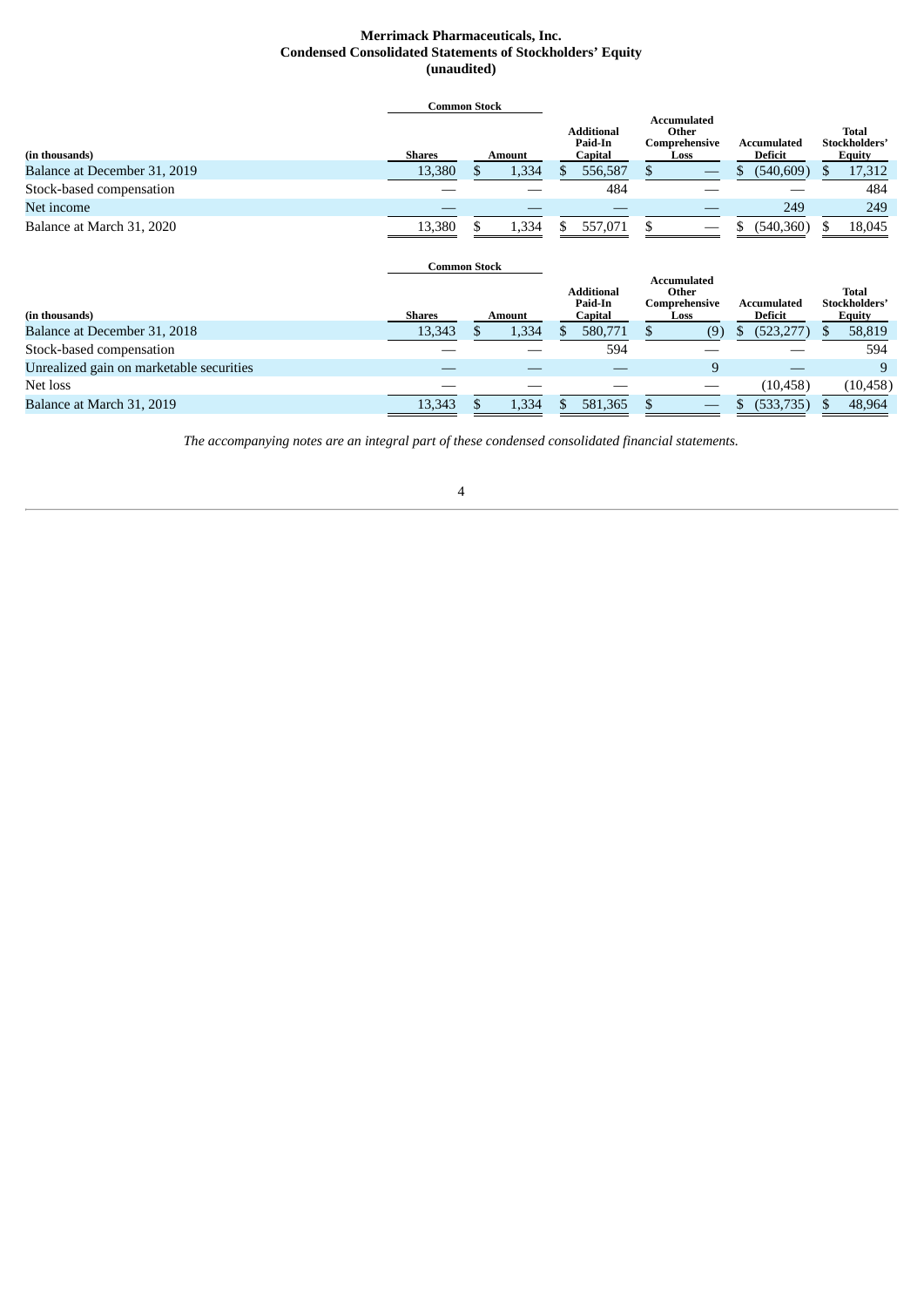#### **Merrimack Pharmaceuticals, Inc. Condensed Consolidated Statements of Cash Flows (unaudited)**

<span id="page-6-0"></span>

|                                                                                     | <b>Three Months Ended</b><br>March 31, |          |    |           |  |  |  |
|-------------------------------------------------------------------------------------|----------------------------------------|----------|----|-----------|--|--|--|
| (in thousands)                                                                      |                                        | 2020     |    | 2019      |  |  |  |
| <b>Cash flows from operating activities</b>                                         |                                        |          |    |           |  |  |  |
| Net income (loss)                                                                   | \$                                     | 249      | \$ | (10, 458) |  |  |  |
| Adjustments to reconcile net income (loss) to net cash used in operating activities |                                        |          |    |           |  |  |  |
| Non-cash interest expense                                                           |                                        |          |    | 121       |  |  |  |
| Depreciation and amortization expense                                               |                                        |          |    | 1,219     |  |  |  |
| Gain on sale of property and equipment                                              |                                        |          |    | (574)     |  |  |  |
| Gain on sale of in progress research and development                                |                                        | (2, 139) |    |           |  |  |  |
| Amortization and accretion on marketable securities                                 |                                        |          |    | (216)     |  |  |  |
| Stock-based compensation expense                                                    |                                        | 484      |    | 594       |  |  |  |
| Loss on equity method investment                                                    |                                        |          |    | 301       |  |  |  |
| Changes in operating assets and liabilities:                                        |                                        |          |    |           |  |  |  |
| Prepaid expenses and other assets                                                   |                                        | 186      |    | (183)     |  |  |  |
| Accounts payable, accrued expenses and other                                        |                                        | 215      |    | (4, 456)  |  |  |  |
| Net cash used in operating activities                                               |                                        | (1,005)  |    | (13, 652) |  |  |  |
| <b>Cash flows from investing activities</b>                                         |                                        |          |    |           |  |  |  |
| Proceeds on sale of property and equipment                                          |                                        |          |    | 615       |  |  |  |
| Proceeds from sale of in progress research and development                          |                                        | 2,450    |    |           |  |  |  |
| Proceeds from maturities and sales of marketable securities                         |                                        |          |    | 29,500    |  |  |  |
| Net cash provided by investing activities                                           |                                        | 2,450    |    | 30,115    |  |  |  |
| Net increase in cash, cash equivalents and restricted cash                          |                                        | 1,445    |    | 16,463    |  |  |  |
| Cash, cash equivalents and restricted cash, beginning of period                     |                                        | 16,580   |    | 20,663    |  |  |  |
| Cash, cash equivalents and restricted cash, end of period                           | \$                                     | 18,025   | \$ | 37,126    |  |  |  |
| <b>Supplemental disclosure of cash flows</b>                                        |                                        |          |    |           |  |  |  |
| Cash paid for income taxes                                                          | \$                                     |          | \$ | 10        |  |  |  |
| Cash paid for interest                                                              | \$                                     |          | \$ | 361       |  |  |  |

*The accompanying notes are an integral part of these condensed consolidated financial statements.*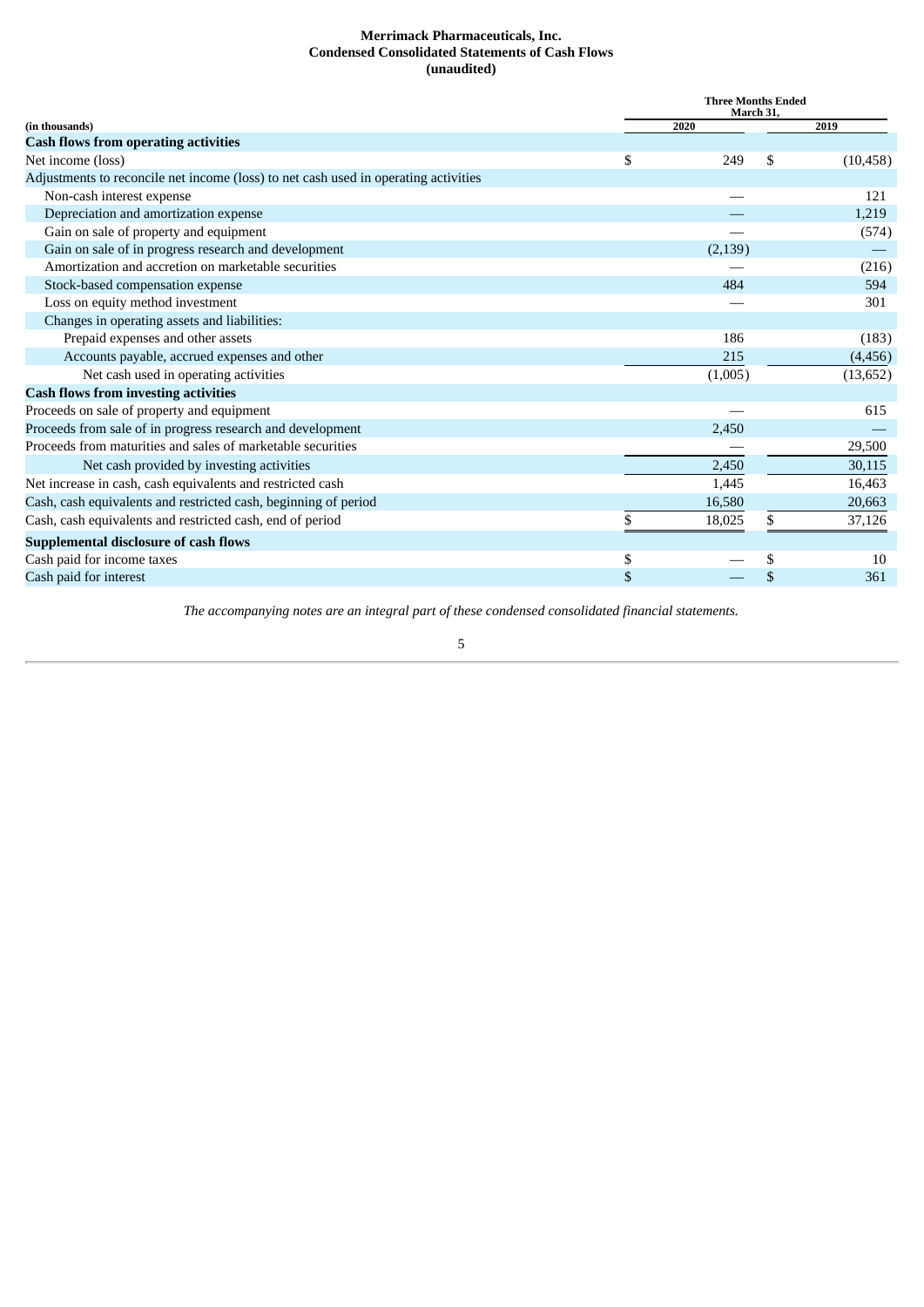#### **Merrimack Pharmaceuticals, Inc. Notes to Condensed Consolidated Financial Statements (unaudited)**

#### <span id="page-7-0"></span>**1. Nature of the Business**

Merrimack Pharmaceuticals, Inc. (the "Company") is a biopharmaceutical company based in Cambridge, Massachusetts that is eligible to receive up to \$450.0 million in contingent milestone payments related to its sale of ONIVYDE® and MM-436 (the "Commercial Business") to Ipsen S.A. ("Ipsen") in April 2017 (the "Ipsen sale"). The Company does not have any ongoing research or development activities and is seeking potential acquirers for its remaining preclinical and clinical assets. The Company does not have any employees as of March 31, 2020 and instead uses external consultants for the operation of the Company.

The \$450.0 million in contingent milestone payments resulting from the Ipsen sale consist of:

- \$225.0 million upon approval by the U.S. Food and Drug Administration ("FDA") of ONIVYDE® for the first-line treatment of metastatic adenocarcinoma of the pancreas, subject to certain conditions;
- \$150.0 million upon approval by the FDA of ONIVYDE for the treatment of small-cell lung cancer after failure of first-line chemotherapy; and
- \$75.0 million upon approval by the FDA of ONIVYDE for an additional indication unrelated to those described above.

On April 15, 2019, the Company repaid in full all principal, accrued and unpaid interest, fees, costs and expenses under its Loan and Security Agreement (the "Loan Agreement") with Hercules Capital, Inc. ("Hercules") in an aggregate amount equal to \$16.0 million.

In May 2019, the Company monetized certain assets to strengthen its cash position. This includes the sale of its entire equity position in Silver Creek Pharmaceuticals, Inc. ("Silver Creek"), resulting in \$7.8 million in cash, and the sale of laboratory equipment from its research and development operations, resulting in approximately \$1.4 million in cash.

On May 30, 2019, the Company announced the completion of its review of strategic alternatives, following which the Company's board of directors (the "Board") implemented a series of measures designed to extend the Company's cash runway and preserve its ability to capture the potential milestone payments resulting from the Ipsen sale. In connection with that announcement, the Company discontinued the discovery efforts on its remaining preclinical programs: MM-401, an agonistic antibody targeting a novel immuno-oncology target, TNFR2; and MM-201, a highly stabilized agonist-Fc fusion protein targeting death receptors 4 and 5. The Company is seeking potential acquirers for its remaining preclinical and clinical assets.

The Company's termination of its executive management team and all other employees was substantially completed by June 28, 2019 and fully completed by July 12, 2019. As of July 12, 2019, the Company does not have any employees. The Company has engaged external consultants to run the day-to-day operations of the Company. The Company has also entered into consulting agreements with certain former members of its executive management team who are supporting the Company's relationship with current partners, assisting with the potential sale of remaining preclinical and clinical assets, and assisting with certain legal and regulatory matters and the continued wind-down of operations.

On July 12, 2019, the Company completed the sale to Elevation Oncology, Inc. (formerly known as 14ner Oncology, Inc.) ("Elevation") of its anti-HER3 antibody programs, MM-121 (seribantumab) and MM-111 (the "Elevation sale"). In connection with the Elevation sale, the Company received an upfront cash payment of \$3.5 million. The Company is also eligible to receive up to \$54.5 million in additional potential development, regulatory approval and commercial-based milestone payments, consisting of:

- \$3.0 million for achievement of the primary endpoint in the first registrational clinical study of either MM-121 or MM-111;
- Up to \$16.5 million in total payments for the achievement of various regulatory approval and reimbursement-based milestones in the United States, Europe and Japan; and
- Up to \$35.0 million in total payments for achieving various cumulative worldwide net sales targets between \$100.0 million and \$300.0 million for MM-121 and MM-111.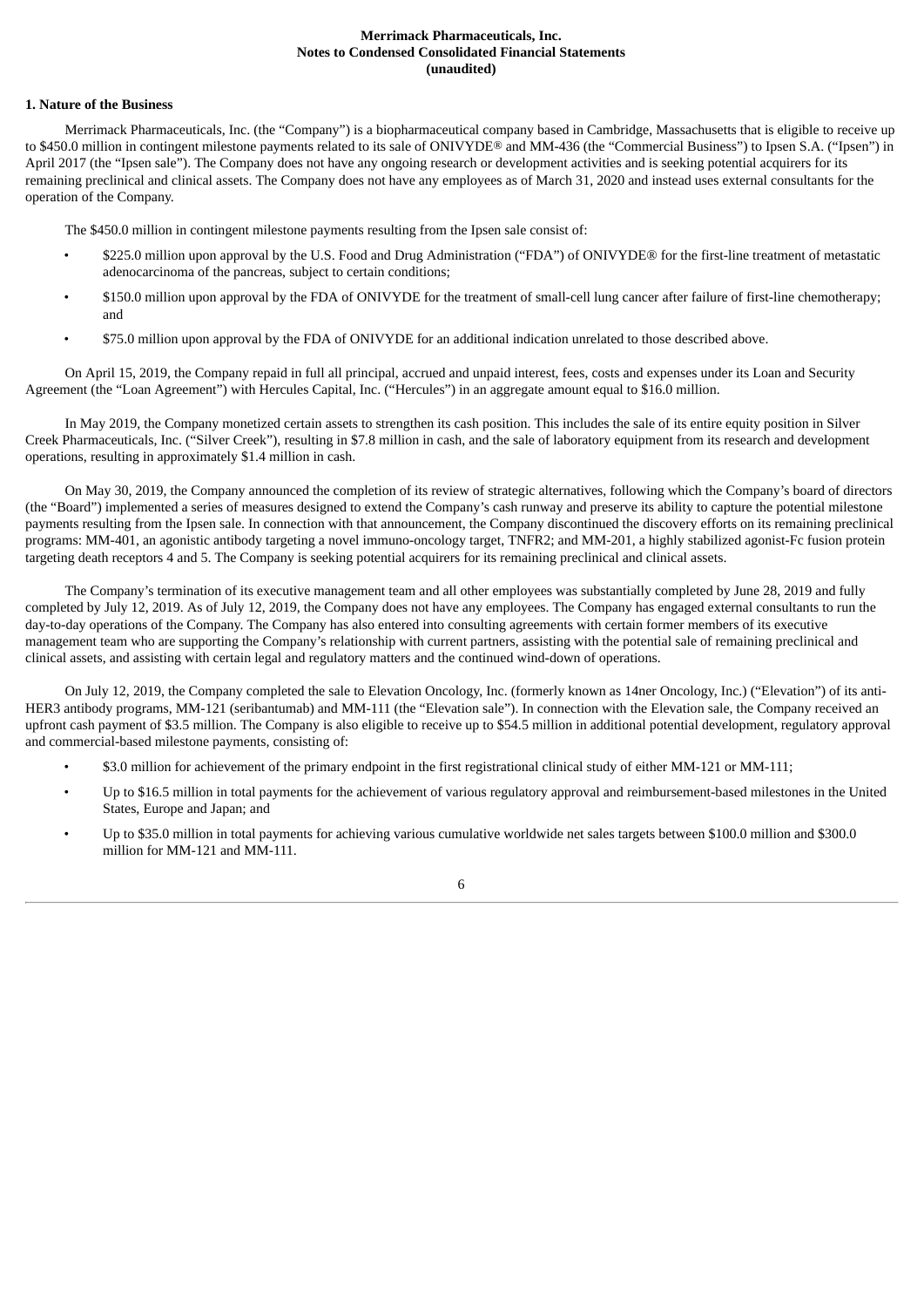On July 25, 2019, the Board authorized and declared a special cash dividend of \$20.0 million to holders of the Company's common stock, which was payable on September 5, 2019 to stockholders of record as of the close of business on August 28, 2019.

On November 29, 2019, the Company received the remaining \$5.0 million milestone payment that became payable for the ex-U.S. development and commercialization of ONIVYDE pursuant to a license and collaboration agreement (the "Servier Agreement") between Ipsen and Les Laboratoires Servier SAS ("Servier") (as assignee from Shire plc). The Company entered into the Servier Agreement in 2014, and on April 3, 2017, the Servier Agreement was assigned to Ipsen in connection with the completion of the Ipsen sale.

On December 3, 2019, the Board authorized and declared a special cash dividend of \$6.7 million to holders of the Company's common stock, which was payable on December 23, 2019 to stockholders of record as of the close of business on December 16, 2019.

On March 27, 2020, the Company entered into an Asset Purchase Agreement (the "Asset Purchase Agreement") with Celator Pharmaceuticals, Inc. (the "Buyer"), pursuant to which the Buyer agreed to purchase certain assets (the "Transferred Assets") relating to certain of the Company's preclinical nanoliposome programs (the "Transaction"). The Company and the Buyer completed the Transaction simultaneously with the execution of the Asset Purchase Agreement. Under the terms of the Asset Purchase Agreement, the Buyer paid to the Company a cash payment of \$2.3 million and reimbursed the Company for \$0.2 million related to certain specified expenses. The Company incurred \$0.4 million expenses related to the Transaction as of March 31, 2020.

The Company is subject to risks and uncertainties common to companies in the biopharmaceutical industry, including, among other things, development by competitors of new technological innovations, protection of proprietary technology and compliance with government regulations, approval by the FDA and other foreign health agencies to approve any pharmaceutical under development, obtaining insurance reimbursement for any drug if and when approved by regulators, and its ability to secure additional capital to fund operations. None of the Company's product candidates are approved for any indication by the FDA or any other regulatory agency. The Company operates in an environment of rapid change in technology and substantial competition from pharmaceutical and biotechnology companies, among others. In addition, the Company is dependent upon the services of its external consultants for the operation of the Company. The Company's business strategy depends substantially upon its ability to receive future milestone payments from Ipsen and Elevation. Any failure to achieve such milestones or a perception that the milestones may not be achieved will materially and adversely affect the Company and the value of its common stock.

The recent COVID-19 outbreak has created significant volatility and economic disruption and the impact on the Company's future consolidated results of operations is uncertain. See "Management's Discussion and Analysis of Financial Condition and Results of Operations - COVID 19 Update" and "Risk Factors" for further information regarding the impact of the COVID-19 pandemic on the Company's business and financial condition.

In accordance with Accounting Standards Codification ("ASC") 205-40, *Going Concern*, the Company has evaluated whether there are conditions and events, considered in the aggregate, that raise substantial doubt about the Company's ability to continue as a going concern within one year after the date that the condensed consolidated financial statements are issued. As of March 31, 2020, the Company had an accumulated deficit of \$540.4 million. During three months ended March 31, 2020, the Company incurred net income of \$0.2 million and used \$1.0 million of cash in operating activities. The Company expects to continue to generate operating losses for the foreseeable future. The Company expects that its cash and cash equivalents of \$18.0 million at March 31, 2020 will allow the Company to continue its operations into 2027, when the Company estimates the longest-term potential Ipsen milestone may be achieved. The continued viability of the Company beyond that point is dependent on its ability to realize milestone payments from its licensed product candidates, raise additional capital to finance its operations or to reduce operating expenses. There can be no assurance that the Company will be successful in receiving future milestone payments or able to obtain sufficient capital to cover its costs on acceptable terms, if at all.

The Company expects that it would seek to finance any future cash needs through a combination of divestitures of its product candidates or other assets, equity offerings and debt financings. There can be no assurance as to the timing, terms or consummation of any divestiture or financing, and the terms of any such financing may adversely affect the holdings or the rights of the Company's stockholders or require the Company to relinquish rights to certain of its revenue streams or product candidates.

#### **2. Summary of Significant Accounting Policies**

#### **Basis of Presentation**

The accompanying condensed consolidated financial statements reflect the operations of Merrimack Pharmaceuticals, Inc. and its wholly owned subsidiaries. All intercompany accounts and transactions have been eliminated.

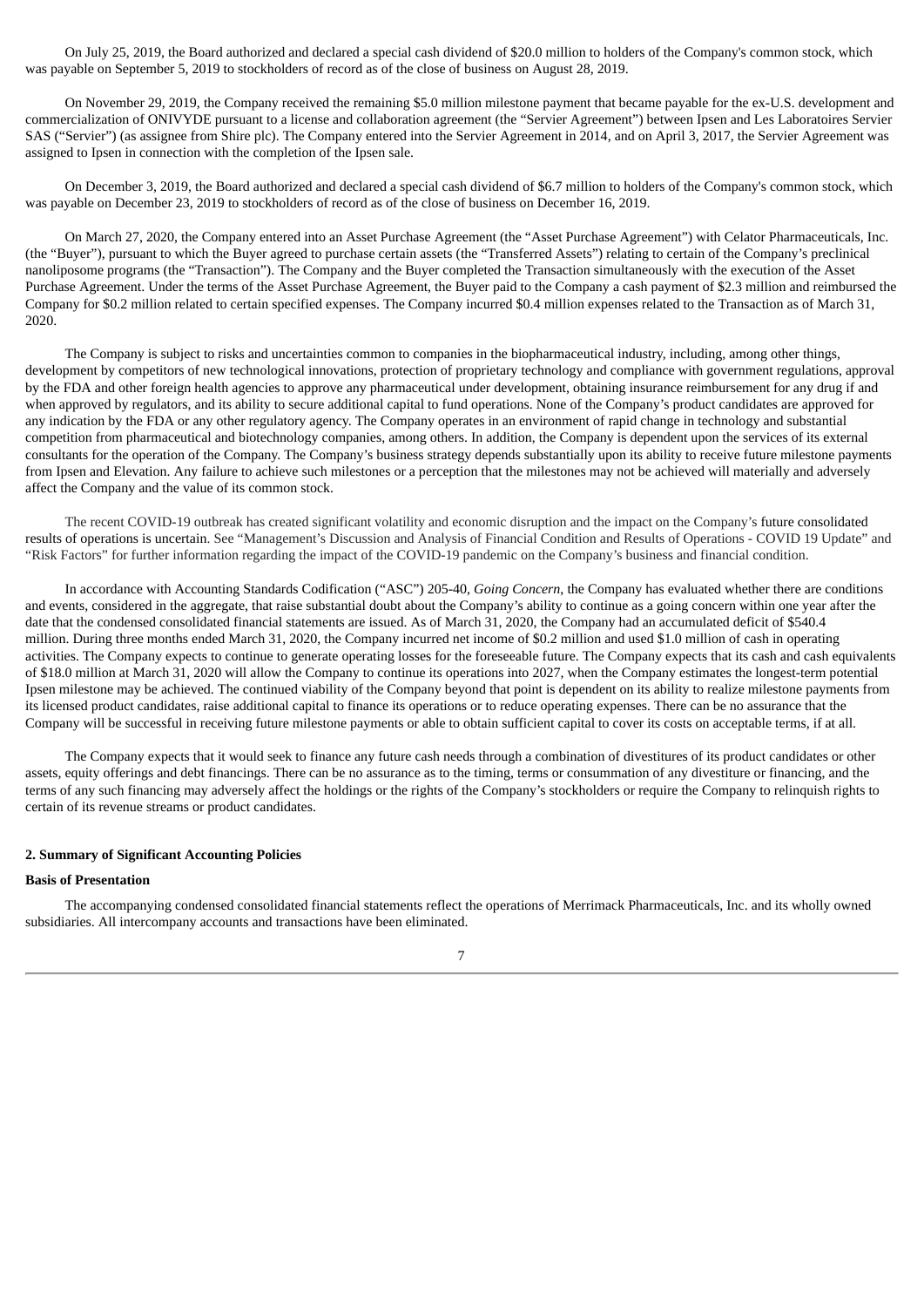The condensed consolidated financial statements are unaudited and have been prepared in accordance with accounting principles generally accepted in the United States of America ("GAAP").

The accounting policies followed in the preparation of the interim condensed consolidated financial statements are consistent in all material respects with those presented in Note 1 to the financial statements included in the Company's Annual Report on Form 10-K for the year ended December 31, 2019.

#### **Consolidation**

The accompanying condensed consolidated financial statements reflect Merrimack Pharmaceuticals, Inc. and its wholly owned subsidiaries.

#### **Unaudited Interim Financial Information**

The condensed consolidated balance sheet as of December 31, 2019 was derived from audited financial statements, but does not include all disclosures required by GAAP. The condensed consolidated balance sheet as of March 31, 2020, the condensed consolidated statements of operations and comprehensive income (loss) for the three months ended March 31, 2020 and 2019, the condensed consolidated statements of stockholders' equity for the three months ended March 31, 2020 and 2019 and the condensed consolidated statements of cash flows for the three months ended March 31, 2020 and 2019 are unaudited. The unaudited interim condensed consolidated financial statements have been prepared on the same basis as the audited annual financial statements and, in the opinion of management, reflect all adjustments, which include only normal recurring adjustments, necessary for the fair statement of the Company's financial position as of March 31, 2020, the results of its operations for the three months ended March 31, 2020 and 2019, its statements of stockholders' equity for the three months ended March 31, 2020 and 2019 and its statements of cash flows for the three months ended March 31, 2020 and 2019. The financial data and other information disclosed in the notes related to the three months ended March 31, 2020 and 2019 are unaudited. The results for the three months ended March 31, 2020 and 2019 are not necessarily indicative of results to be expected for the year ending December 31, 2019, any other interim periods, or any future year or period.

The unaudited interim financial statements of the Company included herein have been prepared pursuant to the rules and regulations of the Securities and Exchange Commission (the "SEC"). Certain information and footnote disclosures normally included in financial statements prepared in accordance with GAAP have been condensed or omitted from this report, as is permitted by such rules and regulations. These unaudited condensed consolidated financial statements should be read in conjunction with the audited financial statements and the notes thereto contained in the Company's Annual Report on Form 10-K for the year ended December 31, 2019 filed with the SEC on March 12, 2020.

#### **Condensed Consolidated Statements of Cash Flows**

The following table provides a reconciliation of cash, cash equivalents and restricted cash reported within the statement of financial position that sum to the total of the same such amounts shown in the statement of cash flows:

| (in thousands)                                                                       | March 31.<br>2020 | March 31.<br>2019 |
|--------------------------------------------------------------------------------------|-------------------|-------------------|
| Cash and cash equivalents                                                            | 18.025            | 36.542            |
| Restricted cash (short-term)                                                         |                   | 584               |
| Total cash, cash equivalents and restricted cash shown in the condensed consolidated |                   |                   |
| statement of cash flows                                                              | 18.025            | 37.126            |

Restricted cash on the statement of financial position for 2019 primarily represents amounts pledged as collateral for operating lease obligations as contractually required.

#### **Use of Estimates**

The preparation of financial statements in conformity with GAAP requires management to make estimates, assumptions and judgments that affect the reported amounts of assets and liabilities, the disclosure of contingent assets and liabilities at the date of the condensed consolidated financial statements and the reported amounts of expenses during the reporting periods. Significant estimates, assumptions and judgments reflected in these condensed consolidated financial statements include, but are not limited to, the accrual of research and development expenses and the valuation of stockbased awards. Estimates are periodically reviewed in light of changes in circumstances, facts and experience. Actual results could differ from the Company's estimates.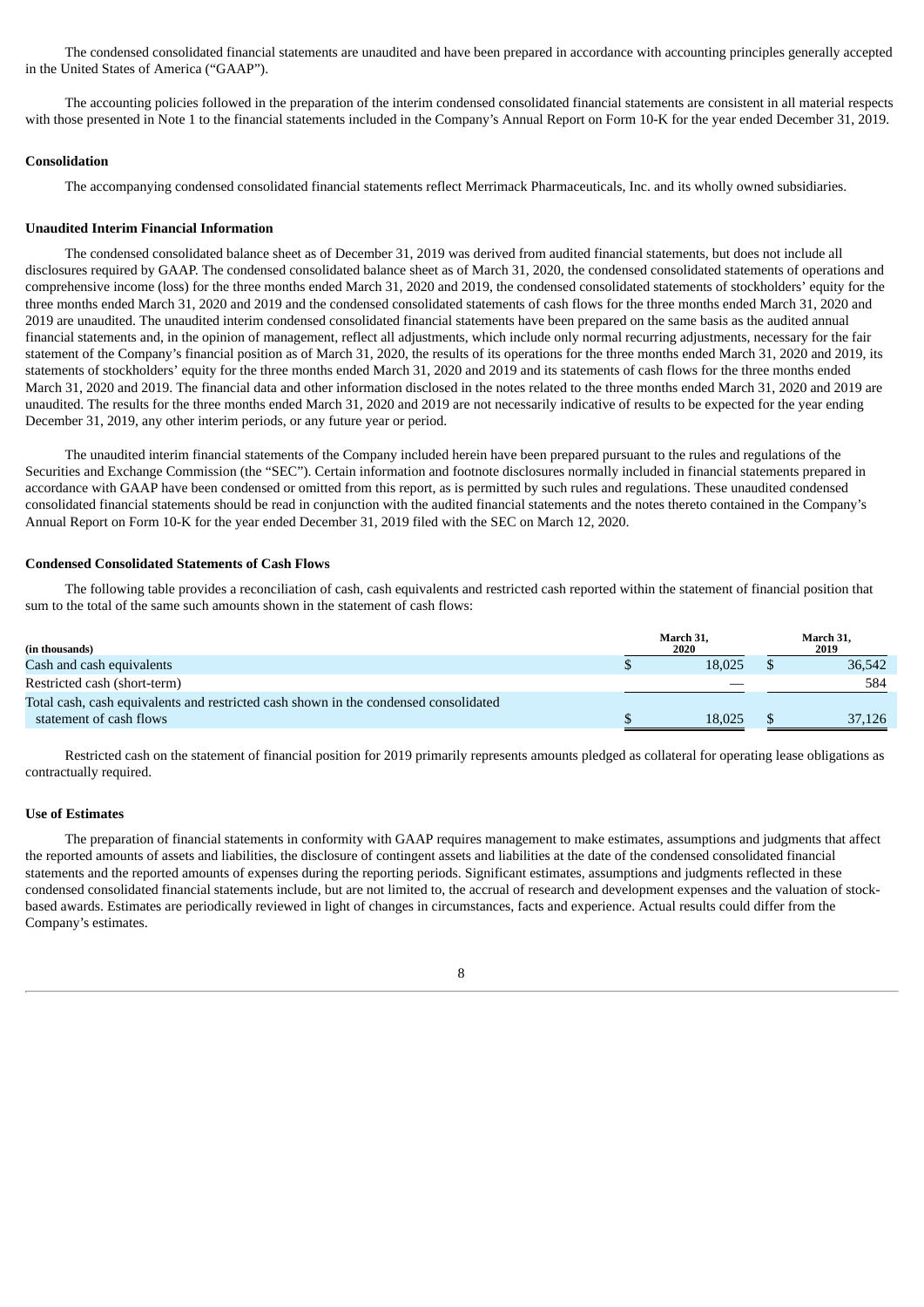#### **3. Fair Value of Financial Instruments**

The following tables show assets measured at fair value on a recurring basis as of March 31, 2020 and December 31, 2019:

|                          | <b>March 31, 2020</b> |         |                |                          |         |
|--------------------------|-----------------------|---------|----------------|--------------------------|---------|
| (in thousands)           |                       | Level 1 | <b>Level 2</b> |                          | Level 3 |
| <b>Cash equivalents:</b> |                       |         |                |                          |         |
| Money market funds       |                       | 14,429  | \$             |                          |         |
| <b>Totals</b>            |                       | 14,429  |                |                          |         |
|                          |                       |         |                | <b>December 31, 2019</b> |         |
| (in thousands)           |                       | Level 1 | <b>Level 2</b> |                          | Level 3 |
| <b>Cash equivalents:</b> |                       |         |                |                          |         |
| Money market funds       |                       | 16,375  | \$             |                          |         |
| <b>Totals</b>            |                       | 16,375  |                |                          |         |
|                          |                       |         |                |                          |         |

The Company's cash, prepaid expenses and other current assets, accounts payable and accrued expenses are recorded at cost, which approximates fair value due to their short-term nature.

#### **4. Accounts Payable, Accrued Expenses and Other**

Accounts payable, accrued expenses and other as of March 31, 2020 and December 31, 2019 consisted of the following:

| (in thousands)                                     |  | March 31,<br>2020 | December 31,<br>2019 |
|----------------------------------------------------|--|-------------------|----------------------|
| Accounts payable                                   |  | 839               | 271                  |
| Accrued goods and services                         |  | 382               | 372                  |
| Accrued clinical trial costs                       |  | 288               | 320                  |
| Accrued drug purchase costs                        |  | 371               | 371                  |
| Accrued restructuring expenses                     |  | 46                | 66                   |
| Deferred tax incentives                            |  | 1.314             | 1.314                |
| Total accounts payable, accrued expenses and other |  | 3,240             | 2.714                |

#### **5. Stock-Based Compensation**

The Company's 2011 Stock Incentive Plan (the "2011 Plan") is administered by the Company's Board of Directors and permits the Company to grant incentive and non-qualified stock options, stock appreciation rights, restricted stock, restricted stock units and other stock-based awards.

There were no options granted during the three months ended March 31, 2020. At March 31, 2020, there were 1.5 million shares remaining available for grant under the 2011 Plan.

The Company recognized stock-based compensation expense during the three months ended March 31, 2020 and 2019 as follows:

|                                        | <b>Three Months Ended</b><br>March 31. |  |      |  |  |  |  |  |
|----------------------------------------|----------------------------------------|--|------|--|--|--|--|--|
| (in thousands)                         | 2020                                   |  | 2019 |  |  |  |  |  |
| Research and development expense       |                                        |  | 183  |  |  |  |  |  |
| General and administrative expense     | 484                                    |  | 411  |  |  |  |  |  |
| Total stock-based compensation expense | 484                                    |  | 594  |  |  |  |  |  |

#### **6. Net Income (Loss) Per Common Share**

Basic net income (loss) per share is calculated by dividing the net income (loss) attributable to Merrimack Pharmaceuticals, Inc. by the weightedaverage number of common shares outstanding during the period.

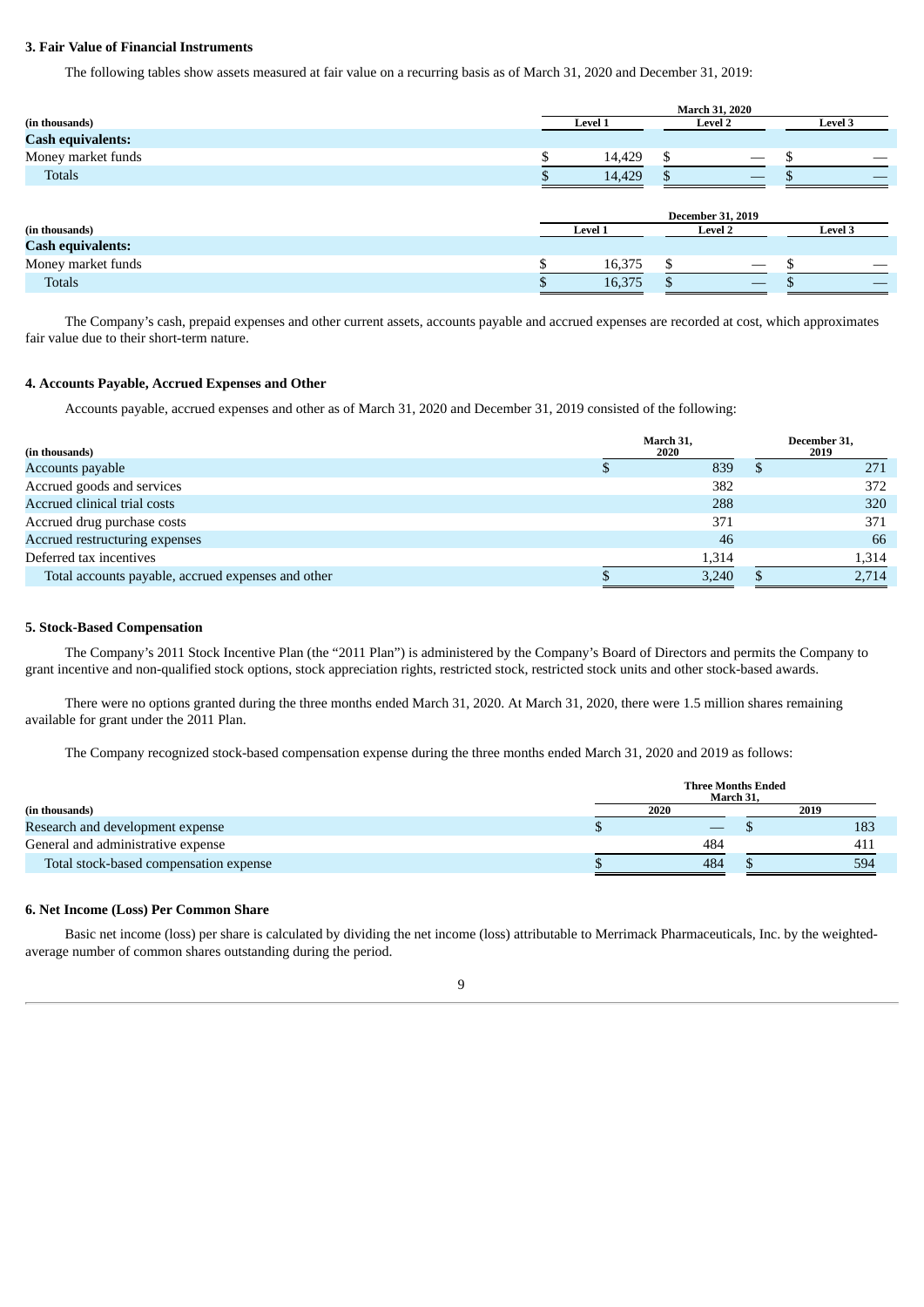Diluted net income (loss) per share is computed by dividing the net income (loss) attributable to Merrimack Pharmaceuticals, Inc. by the weightedaverage number of dilutive common shares outstanding during the period. Dilutive shares outstanding is calculated by adding to the weighted shares outstanding any potential (unissued) shares of common stock from outstanding stock options based on the treasury stock method. Outstanding stock options were not included in the diluted net income (loss) per share calculation because the options were out of the money or to do so would have been antidilutive (i.e., the total proceeds upon exercise would have exceeded the market value of the underlying common shares). In a period when a net loss is reported, all common stock equivalents are excluded from the calculation because they would have an anti-dilutive effect, meaning the loss per share would be reduced. Therefore, in periods where a loss is reported, there is no difference in basic and dilutive loss per share.

Stock options are excluded from the calculation of diluted income (loss) per share because the net income (loss) for the three months ended March 31, 2020 and 2019 causes such securities to be anti-dilutive. Outstanding options excluded from the calculation of diluted income (loss) per share for the three months ended March 31, 2020 and 2019 are shown in the chart below:

|                                              | <b>Three Months Ended</b><br>March 31 |       |  |  |  |  |
|----------------------------------------------|---------------------------------------|-------|--|--|--|--|
| (in thousands)                               | 2020                                  | 2019  |  |  |  |  |
| Outstanding options to purchase common stock | 1,877                                 | 2.148 |  |  |  |  |

#### **7. Restructuring Activities**

On November 7, 2018, the Company announced that it was implementing a reduction in headcount as part of a corporate restructuring. The accrued balance as of December 31, 2019 approximated to \$0.1 million.

No additional restructuring expenses was recognized during the three months ended March 31, 2020. During the three months ended March 31, 2019, the Company recognized restructuring expenses of \$0.3 million consisting of one-time employee termination benefits of \$0.2 million recorded in research and development expense and \$0.1 million recorded in general and administrative expense. These one-time employee termination benefits are comprised of severance, benefits and related costs, all of which are expected to result in cash expenditures. The Company paid approximately less than \$0.1 million and \$1.1 million of these restructuring expenses during the three months ended March 31, 2020 and 2019, respectively. The remaining payments of less than \$0.1 million will be paid during the three months ended June 30, 2020.

The following table summarizes the charges related to the restructuring activities as of March 31, 2020 and 2019:

| (in thousands)<br>Severance, benefits and related costs due to workforce | Accrued<br><b>Restructuring</b><br><b>Expenses at</b><br><b>December 31, 2019</b> |                                                                                |  | <b>Expenses</b> | <b>Less:</b><br><b>Payments</b> | <b>Accrued Restructuring</b><br><b>Expenses at March 31,</b><br>2020 |                                                                   |  |
|--------------------------------------------------------------------------|-----------------------------------------------------------------------------------|--------------------------------------------------------------------------------|--|-----------------|---------------------------------|----------------------------------------------------------------------|-------------------------------------------------------------------|--|
| reduction                                                                |                                                                                   | 66                                                                             |  |                 | (20)                            | S                                                                    | 46                                                                |  |
|                                                                          |                                                                                   | 66                                                                             |  |                 | (20)                            |                                                                      | 46                                                                |  |
| (in thousands)                                                           |                                                                                   | <b>Accrued Restructuring</b><br><b>Expenses at</b><br><b>December 31, 2018</b> |  | <b>Expenses</b> | <b>Less:</b><br><b>Payments</b> |                                                                      | <b>Accrued Restructuring</b><br><b>Expenses at March 31, 2019</b> |  |
| Severance, benefits and related costs due to workforce                   |                                                                                   |                                                                                |  |                 |                                 |                                                                      |                                                                   |  |
| reduction                                                                |                                                                                   | 921                                                                            |  | 347             | (1,059)                         |                                                                      | 209                                                               |  |
| Totals                                                                   |                                                                                   | 921                                                                            |  | 347             | (1,059)                         |                                                                      | 209                                                               |  |

#### **8. Recent Accounting Pronouncements**

In June 2016, the FASB issued ASU No. 2016-13, Financial Instruments - Credit Losses (Topic 326): Measurement of Credit Losses on Financial *Instruments*, which represents a new credit loss standard that will change the impairment model for most financial assets and certain other financial instruments. Specifically, this guidance will require entities to utilize a new "expected loss" model as it relates to trade and other receivables. In addition, entities will be required to recognize an allowance for estimated credit losses on available-for-sale debt securities, regardless of the length of time that a security has been in an unrealized loss position. This guidance will be effective for annual reporting periods beginning after December 15, 2019, including interim periods within those annual reporting periods, and early adoption is permitted. The new guidance was adopted on January 1, 2020 and it did not have a material impact on the Company's condensed consolidated financial statements.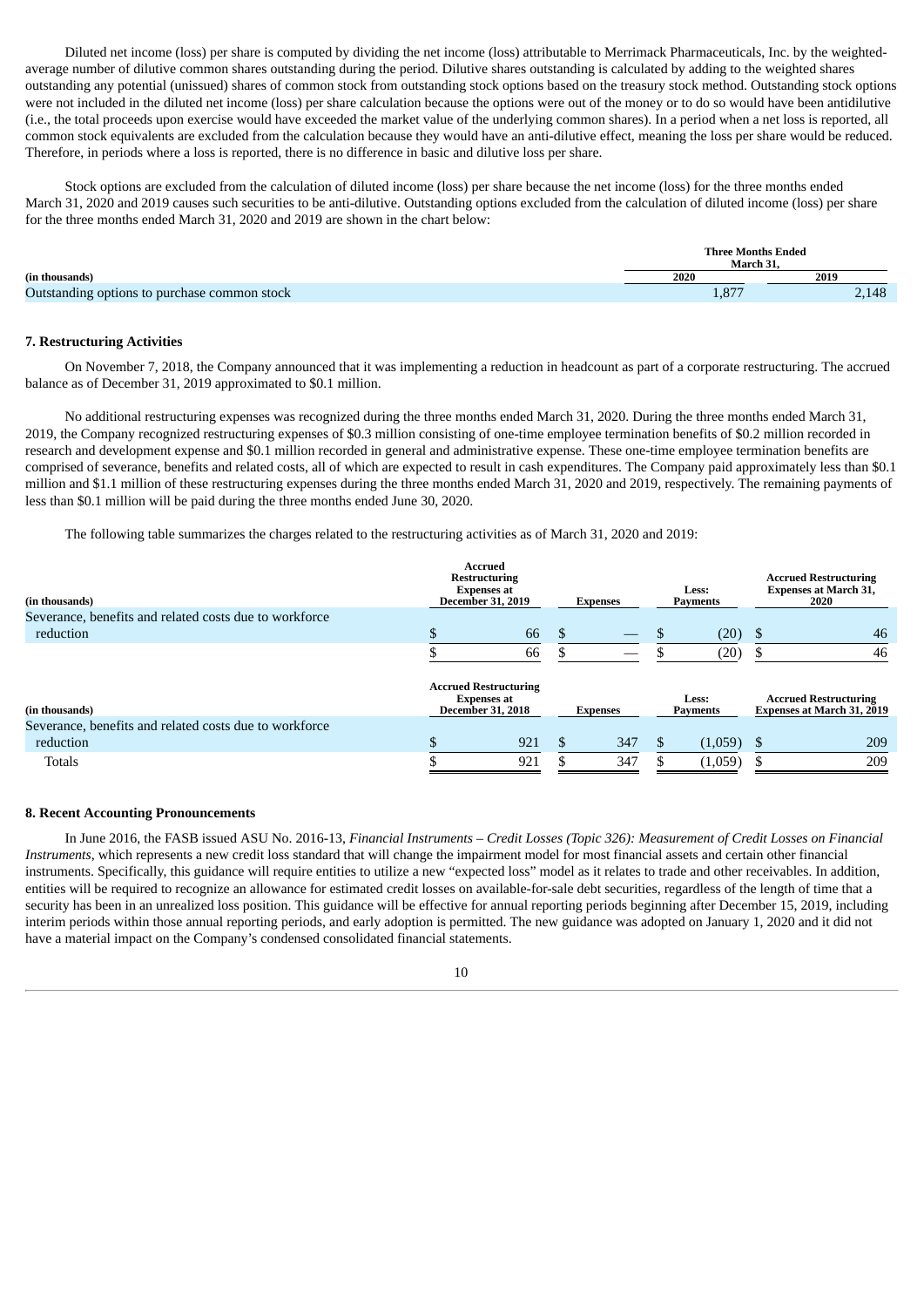In August 2018, the FASB issued ASU No. 2018-13, *Disclosure Framework – Changes to the Disclosure Requirements for Fair Value Measurement* ("ASU 2018-13"). This standard eliminates, adds and modifies certain disclosure requirements for fair value measurements as part of its disclosure framework project. ASU 2018-13 is effective for annual reporting periods beginning after December 15, 2019 and interim periods within those annual periods and early adoption is permitted. The new guidance was adopted on January 1, 2020 and it did not have a material impact on the Company's condensed consolidated financial statements.

From time to time, new accounting pronouncements are issued by the FASB or other standard setting bodies that the Company adopts as of the specified effective date. Unless otherwise discussed above, the Company does not believe that the adoption of recently issued standards has or may have a material impact on the Company's condensed consolidated financial statements or disclosures.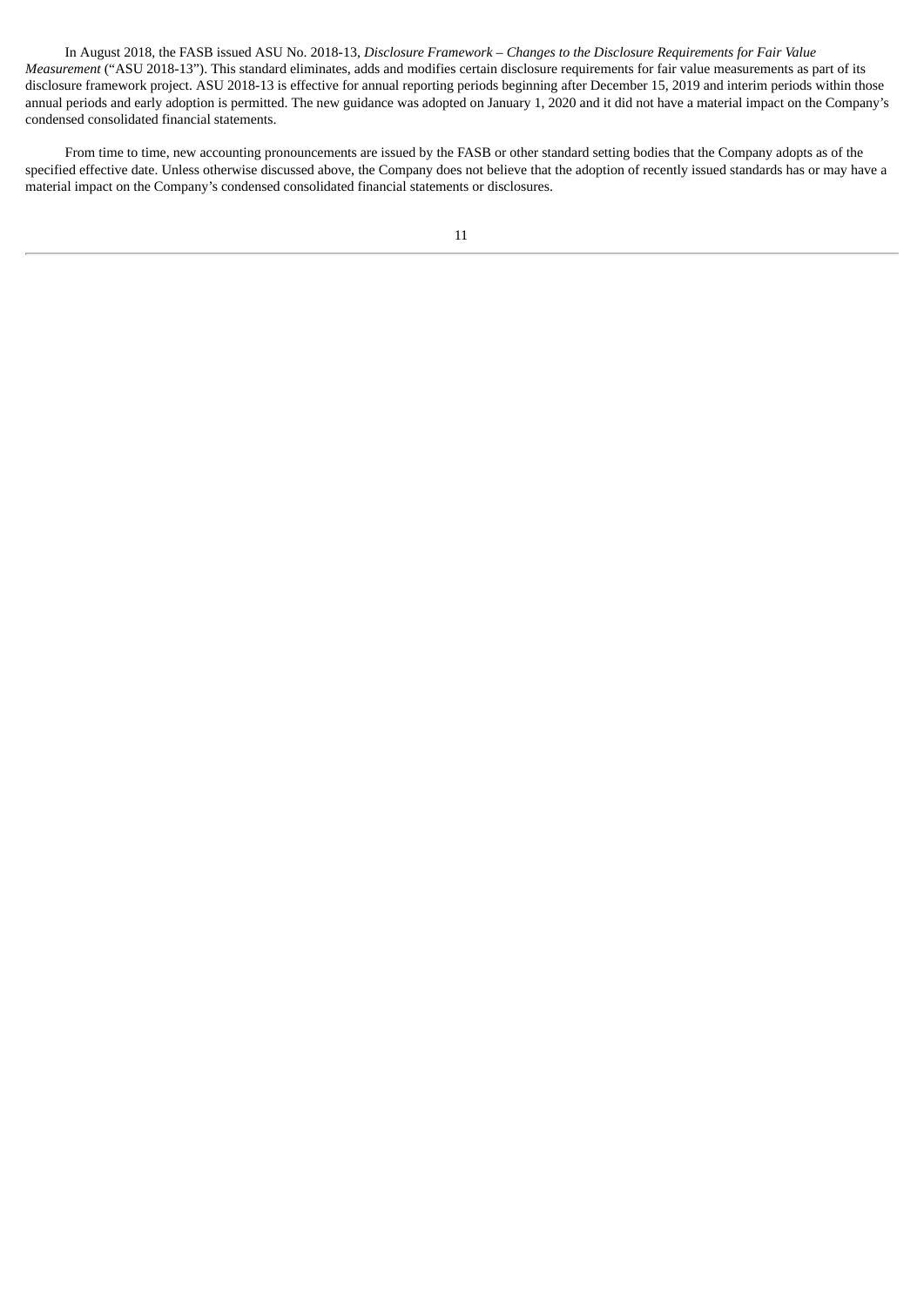#### <span id="page-13-0"></span>**Item 2. Management's Discussion and Analysis of Financial Condition and Results of Operations.**

The following discussion of our financial condition and results of operations should be read in conjunction with our financial statements and the notes to those financial statements appearing elsewhere in this Quarterly Report on Form 10-Q and the audited consolidated financial statements and notes thereto and management's discussion and analysis of financial condition and results of operations for the year ended December 31, 2019 included in our Annual Report on Form 10-K. This discussion contains forward-looking statements that involve significant risks and uncertainties. As a result of many factors, such as those set forth in Part II, Item 1A. Risk Factors of this Quarterly Report on Form 10-Q, which are incorporated herein by reference, our *actual results may differ materially from those anticipated in these forward-looking statements.*

#### **Overview**

We are a biopharmaceutical company based in Cambridge, Massachusetts that is eligible to receive up to \$450.0 million in contingent milestone payments related to our sale of ONIVYDE® to Ipsen S.A., or Ipsen, in April 2017 and up to \$54.5 million in contingent milestone payments related to our sale of MM-121 and MM-111 to Elevation Oncology, Inc. (formerly known as 14ner Oncology, Inc.), or Elevation, in July 2019. We do not have any ongoing research or development activities and are seeking potential acquirers for our remaining preclinical and clinical assets. We do not have any employees and instead use external consultants for the operation of our company.

On April 3, 2017, we completed the sale of ONIVYDE and MM-436 (the "commercial business") to Ipsen (the "Ipsen sale"). In connection with the Ipsen sale, we are eligible to receive up to \$450.0 million in additional regulatory approval-based milestone payments. We entered into a license and collaboration agreement, or the Servier agreement, between Ipsen and Les Laboratoires Servier SAS, or Servier (as assignee from Shire plc) in 2014, and on April 3, 2017, the Servier agreement was assigned to Ipsen in connection with the completion of the Ipsen sale. We have received all \$33.0 million in milestone payments under the Servier agreement.

The remaining up to \$450.0 million in potential milestone payments resulting from the Ipsen sale consist of:

- \$225.0 million upon approval by the U.S. Food and Drug Administration, or FDA, of ONIVYDE for the first-line treatment of metastatic adenocarcinoma of the pancreas, subject to certain conditions;
- \$150.0 million upon approval by the FDA of ONIVYDE for the treatment of small-cell lung cancer after failure of first-line chemotherapy; and
- \$75.0 million upon approval by the FDA of ONIVYDE for an additional indication unrelated to those described above.

Our non-commercial assets, including our clinical and preclinical development programs, were not included in the Ipsen sale and remain assets of ours.

On May 30, 2019, we announced the completion of our review of strategic alternatives, following which our board of directors implemented a series of measures which we believe allow us to extend our cash runway into 2027 and preserve our ability to capture the potential milestone payments resulting from the Ipsen sale. We have based this estimate on assumptions that may prove to be wrong, and we could use our financial resources sooner than we currently expect. In connection with that announcement, we discontinued the discovery efforts on our remaining preclinical programs: MM-401, an agonistic antibody targeting a novel immuno-oncology target, TNFR2; and MM-201, a highly stabilized agonist-Fc fusion protein targeting death receptors 4 and 5. We are seeking potential acquirers for our remaining preclinical and clinical assets.

The termination of our executive management team and all other employees was substantially completed by June 28, 2019 and fully completed by July 12, 2019. As of July 12, 2019, we do not have any employees. We have engaged external consultants to run our day-to-day operations. We have also entered into consulting agreements with certain former members of our executive management team who are supporting our relationship with current partners, assisting with the potential sale of remaining preclinical and clinical assets, and assisting with certain legal and regulatory matters and the continued wind-down of operations.

On April 15, 2019, we repaid in full all principal, accrued and unpaid interest, fees, costs and expenses under our Loan and Security Agreement, or loan agreement, with Hercules Capital, Inc., or Hercules, in an aggregate amount equal to \$16.0 million.

In May 2019, we monetized certain assets to strengthen our cash position. This included the sale of our entire equity position in Silver Creek Pharmaceuticals, Inc., or Silver Creek, resulting in \$7.8 million in cash, and the sale of laboratory equipment from our research and development operations, resulting in approximately \$1.4 million in cash.

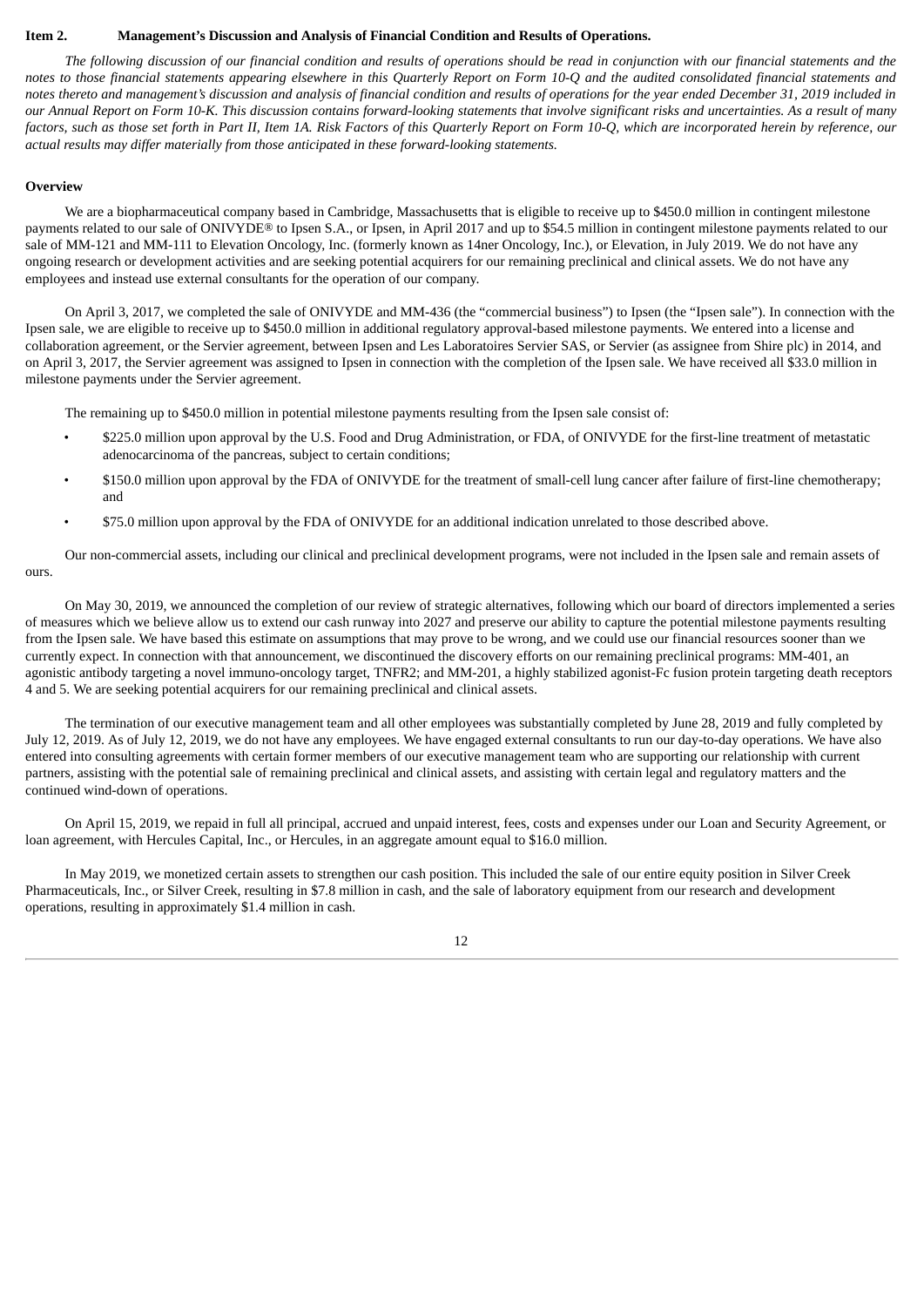On July 12, 2019, we completed the sale to Elevation, or the Elevation sale, of our anti-HER3 antibody programs, MM-121 (seribantumab) and MM-111. In connection with the Elevation sale, we received an upfront cash payment of \$3.5 million and are eligible to receive up to \$54.5 million in additional potential development, regulatory approval and commercial-based milestone payments, consisting of:

- \$3.0 million for achievement of the primary endpoint in the first registrational clinical study of either MM-121 or MM-111;
- Up to \$16.5 million in total payments for the achievement of various regulatory approval and reimbursement-based milestones in the United States, Europe and Japan; and
- Up to \$35.0 million in total payments for achieving various cumulative worldwide net sales targets between \$100.0 million and \$300.0 million for MM-121 and MM-111.

On July 25, 2019, our board of directors announced, authorized and declared a special cash dividend of \$20.0 million to holders of our common stock. The special dividend was payable on September 5, 2019 to stockholders of record as of the close of business on August 28, 2019. The special dividend resulted in a decrease to additional paid-in capital.

On December 3, 2019, our board of directors announced, authorized and declared a special cash dividend of \$6.7 million to holders of our common stock. The special dividend was payable on December 23, 2019 to stockholders of record as of the close of business on December 16, 2019. The special dividend resulted in a decrease to additional paid-in capital.

On March 27, 2020, we entered into an Asset Purchase Agreement (the "Asset Purchase Agreement") with Celator Pharmaceuticals, Inc. (the "Buyer"), pursuant to which the Buyer agreed to purchase certain assets (the "Transferred Assets") relating to certain of our preclinical nanoliposome programs (the "Transaction"). We completed the Transaction simultaneously with the execution of the Asset Purchase Agreement. Under the terms of the Asset Purchase Agreement, the Buyer paid to us a cash payment of \$2.3 million and reimbursed us for \$0.2 million related to certain specified expenses and to assume certain liabilities with respect to the Transferred Assets. We incurred \$0.4 million expenses related to the Transaction as of March 31, 2020.

We previously devoted substantially all of our resources to our drug discovery and development efforts, including conducting clinical trials for our product candidates, protecting our intellectual property and providing general and administrative support for these operations. We have financed our operations primarily through private placements of convertible preferred stock, collaborations, public offerings of our securities, secured debt financings, sales of ONIVYDE and the Ipsen sale.

As of March 31, 2020, we had unrestricted cash and cash equivalents of \$18.0 million. We expect that our cash and cash equivalents as of March 31, 2020 will be sufficient to continue our operations into 2027, when we estimate the longest-term potential Ipsen milestone may be achieved.

As of March 31, 2020, we had an accumulated deficit of \$540.4 million. Our net income from our continuing operations was \$0.2 million and our net loss from our continuing operations was \$10.5 million for the three months ended March 31, 2020 and 2019, respectively. We do not expect to have any research and development expenses going forward. We do not expect to be profitable from our continuing operations in the future.

#### **COVID-19 Update**

A new strain of novel coronavirus which causes a severe respiratory disease ("COVID-19") was identified in 2019, and subsequently declared a pandemic in 2020 by the World Health Organization, affecting the populations of the United States as well as many foreign countries. The recent COVID-19 outbreak has created significant volatility and economic disruption and the impact on our future operations and financial position is uncertain. The extent to which COVID-19 impacts Ipsen and Elevation depends on numerous evolving factors that we may not be able to accurately predict, including: the duration and scope of the pandemic; government actions taken in response to the pandemic; the impact on research, clinical trials and regulatory activities; the impact on Ipsen and Elevation's operations and financial condition; the ability of health insurance providers to pay for any drug candidates if they receive regulatory approval; and other items identified under "Risk Factors" below, all of which are uncertain and cannot be predicted. While we do not currently anticipate that the COVID-19 pandemic will affect our organization's ability to conduct its activities, Ipsen and Elevation may be impacted by government actions, orders and policies regarding the recent COVID-19 pandemic, including temporary closures of non-essential businesses, shelter-inplace orders, and travel, social distancing and quarantine policies, the implementation and enforcement of which vary from state to state and country to country. Future events related to the pandemic and the economic impact of the pandemic could have a material adverse effect on our financial condition, liquidity and results of operations.

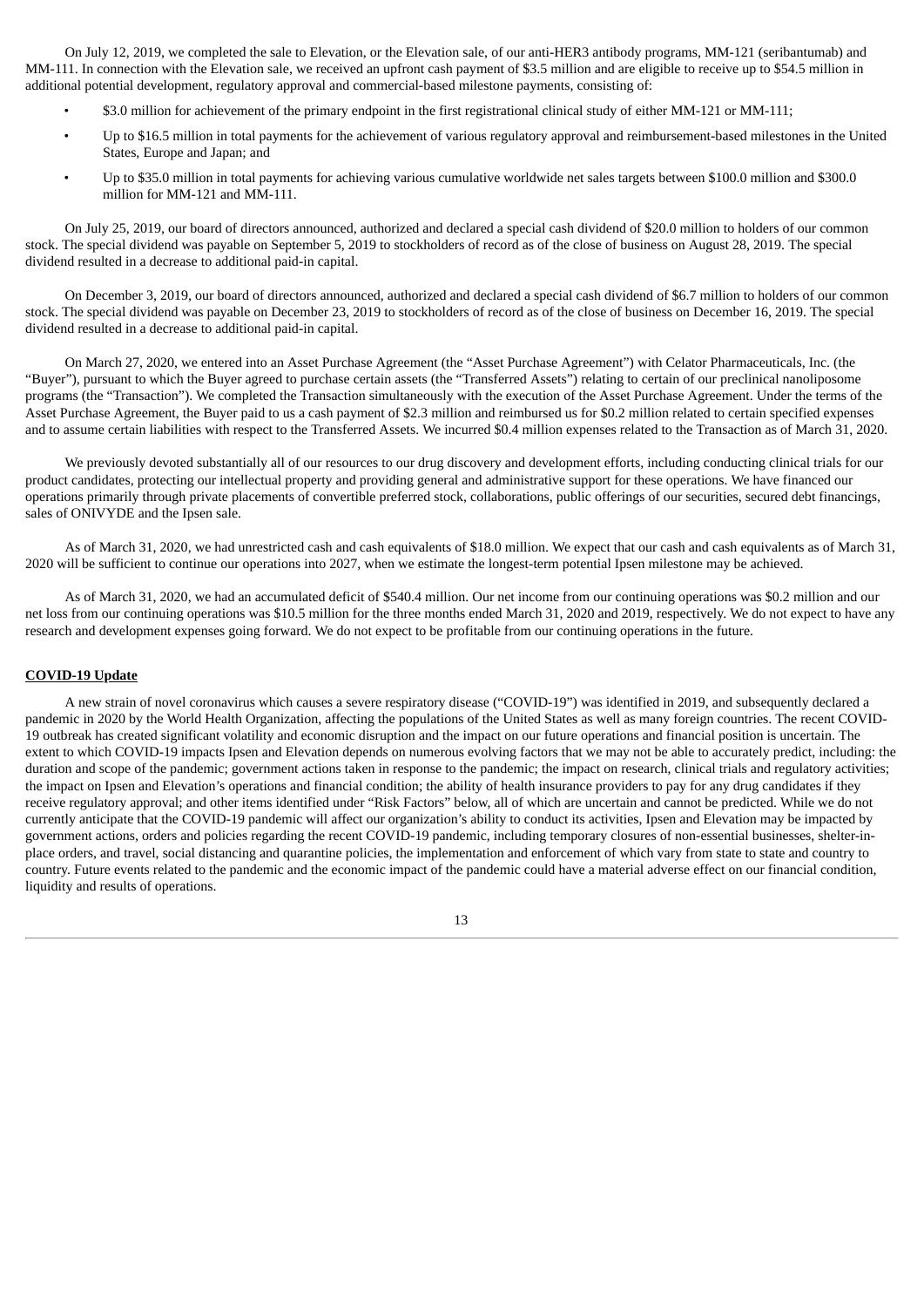#### **Financial Operations Overview**

#### *Research and development expenses*

Research and development expenses consisted of costs associated with our preclinical research activities, conduct of clinical trials, manufacturing development efforts and activities related to regulatory filings. Our research and development expenses consisted of:

- employee salaries and related expenses, which included stock-based compensation and benefits for the personnel involved in our drug discovery and development activities;
- external research and development expenses incurred under agreements with third-party contract research organizations and investigative sites;
- manufacturing material expense for third-party manufacturing organizations and consultants, including costs associated with manufacturing product prior to product approval;
- license fees for and milestone payments related to in-licensed products and technologies; and
- facilities, depreciation and other allocated expenses, which included direct and allocated expenses for rent and maintenance of facilities, depreciation of leasehold improvements and equipment, and laboratory and other supplies.

We expensed research and development costs as incurred. During the second quarter of 2019, we ceased all research and development activities related to all of our programs listed above and are actively pursuing the sale of any of our remaining program assets.

#### *General and administrative expenses*

General and administrative expenses consist primarily of salaries and other related costs for personnel, including stock-based compensation expenses and benefits, legal, intellectual property, business development, finance, information technology, corporate communications, investor relations and human resources departments. Other general and administrative expenses include costs for employee training and development, board of director's costs, depreciation, insurance expenses, facility-related costs not otherwise included in research and development expenses, legal and professional fees, and accounting and information technology services fees.

#### *Restructuring expenses*

As a result of the corporate restructuring activities we announced on November 7, 2018, April 30, 2019 and May 30, 2019, we had an accrued restructuring balance of approximately \$0.1 million as of December 31, 2019. We had no restructuring expenses for the three months ended March 31, 2020. Approximately, less than \$0.1 million in restructuring payments were made during the first quarter of 2020. The remaining less than \$0.1 million in accrued restructuring expenses as of March 31, 2020 will be paid in the second quarter of 2020. We recognized total restructuring expenses of \$0.3 million for the three months ended March 31, 2019, related to one-time employee termination benefits comprised of severance, benefits and related costs, all of which resulted in cash expenditures. Approximately, \$1.1 million in restructuring payments were made during the first quarter of 2019.

#### *Interest income*

Interest income consists primarily of interest income associated with our marketable securities and money market fund.

#### *Interest expense*

Interest expense for the three months ended March 31, 2019 consisted primarily of cash and non-cash interest related to the loan agreement with Hercules that we entered into on July 2, 2018.

#### *Other expense, net*

Other expense, net for the three months ended March 31, 2019 consisted primarily of our proportionate share of losses from our equity method investment in Silver Creek.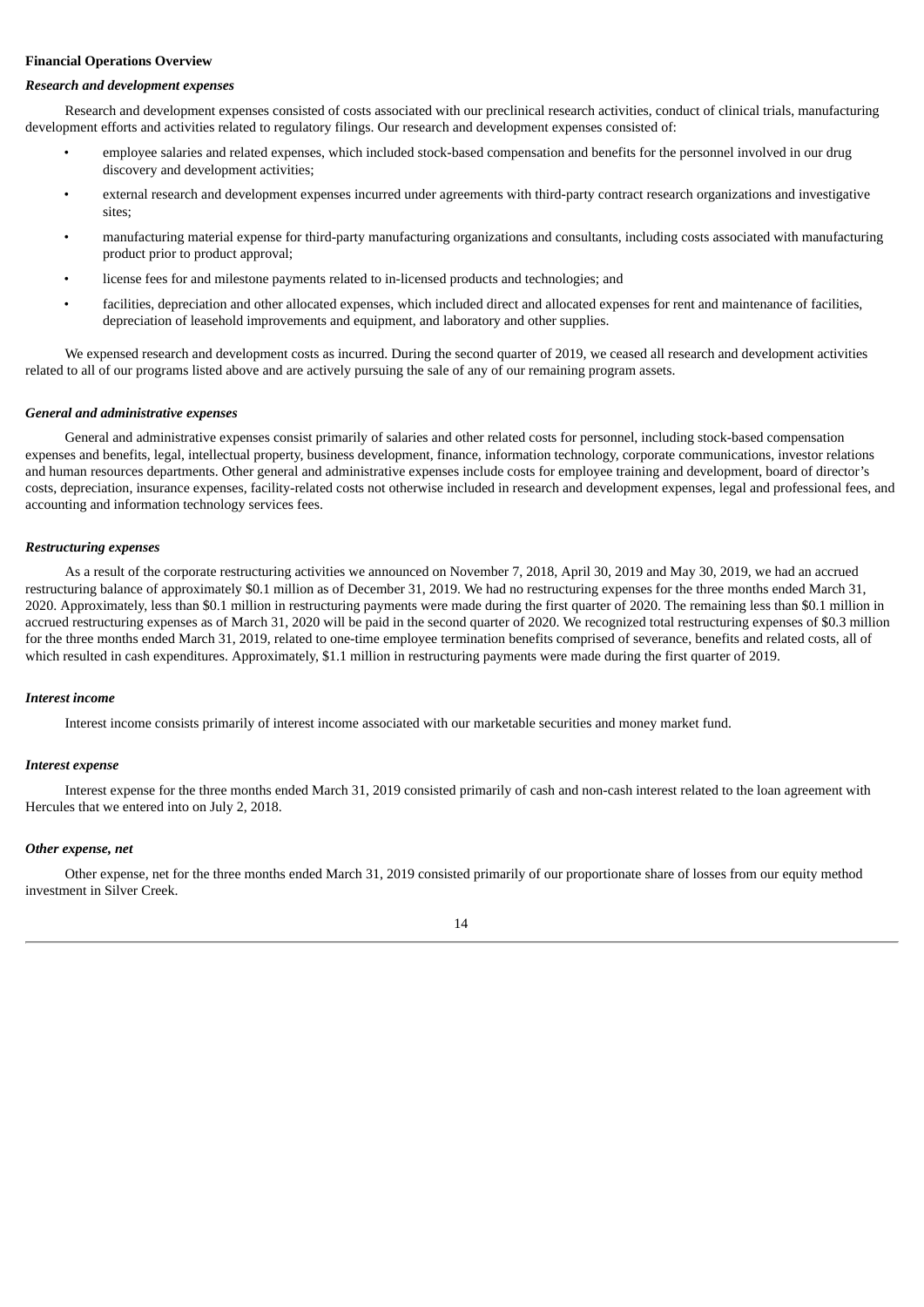#### **Critical Accounting Policies and Significant Judgments and Estimates**

Our management's discussion and analysis of our financial condition and results of operations is based on our condensed consolidated financial statements, which we have prepared in accordance with the rules and regulations of the Securities and Exchange Commission, or the SEC, and generally accepted accounting principles in the United States, or GAAP. The preparation of these condensed consolidated financial statements requires us to make estimates and assumptions that affect the reported amounts of assets and liabilities and the disclosure of contingent assets and liabilities at the date of the financial statements, as well as the reported expenses during the reporting periods. We evaluate our estimates and judgments on an ongoing basis. We base our estimates on historical experience and on various other factors that we believe are reasonable under the circumstances, the results of which form the basis for making judgments about the carrying value of assets and liabilities that are not readily apparent from other sources. Our actual results may differ from these estimates under different assumptions or conditions.

Our critical accounting policies and the methodologies and assumptions we apply under them have not materially changed since March 12, 2020, the date we filed our Annual Report on Form 10-K for the year ended December 31, 2019. For more information on our critical accounting policies, refer to our Annual Report on Form 10-K for the year ended December 31, 2019.

#### **Results of Operations**

#### *Comparison of the three months ended March 31, 2020 and 2019*

|                                     | <b>Three Months Ended</b><br>March 31, |          |           |  |
|-------------------------------------|----------------------------------------|----------|-----------|--|
| (in thousands)                      | 2020                                   |          | 2019      |  |
| Operating expenses:                 |                                        |          |           |  |
| Research and development expenses   | \$                                     | .S       | 6,361     |  |
| General and administrative expenses |                                        | 1,935    | 3,683     |  |
| Gain on sale of assets              |                                        | (2, 139) |           |  |
| Total operating (income) expenses   |                                        | (204)    | 10,044    |  |
| Income (loss) from operations       |                                        | 204      | (10,044)  |  |
| Interest income                     |                                        | 45       | 365       |  |
| Interest expense                    |                                        |          | (478)     |  |
| Other expense, net                  |                                        |          | (301)     |  |
| Net income (loss)                   |                                        | 249      | (10, 458) |  |

#### *Research and development expenses*

We have ceased all research and development activities and no research and development expenses were recognized for the three months ended March 31, 2020 compared to \$6.4 million for the three months ended March 31, 2019, a decrease of \$6.4 million, or 100%. We do not expect to incur any research and development cost in future periods.

#### *General and administrative expenses*

General and administrative expenses were \$1.9 million for the three months ended March 31, 2020 compared to \$3.7 million for the three months ended March 31, 2019, a decrease of \$1.8 million, or 49%. This decrease was primarily attributable to the timing of corporate expenses and reduced headcount levels.

#### *Gain on sales of assets*

Gain on sales of assets was \$2.1 million for the three months ended March 31, 2020, attributable to the sale of our certain of our preclinical nanoliposome programs to the Buyer.

#### *Interest income*

Interest income was less than \$0.1 million for the three months ended March 31, 2020 compared to \$0.4 million for the three months ended March 31, 2019, primarily attributable to the decrease of our marketable securities and interest bearing cash and cash equivalents accounts.

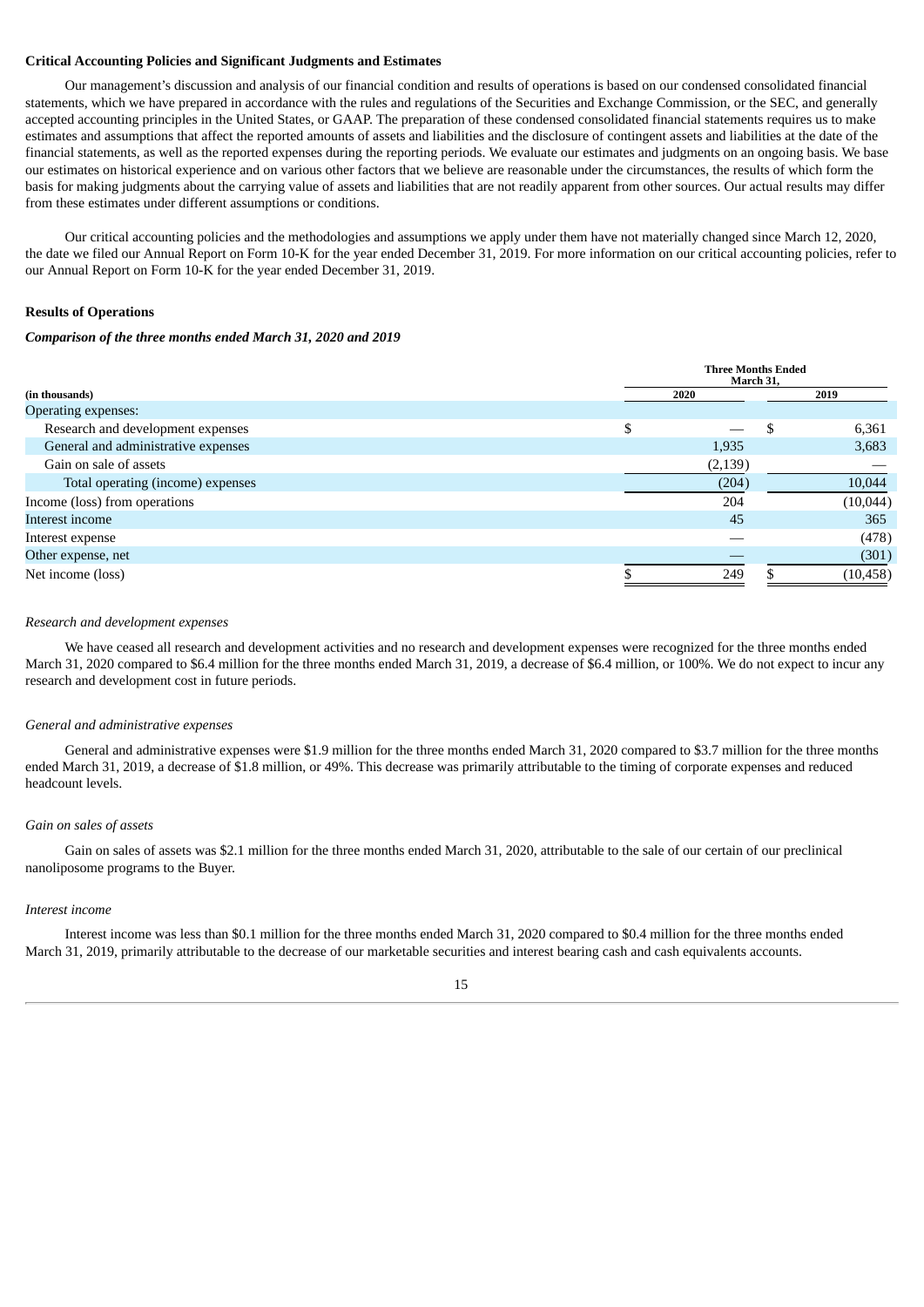#### *Interest expense*

Interest expense was \$0.5 million for the three months ended March 31, 2019, primarily attributable to the loan agreement with Hercules. We do not expect to incur interest expense in the future.

#### *Other expense, net*

Other expense, net was \$0.3 million of expense for the three months ended March 31, 2019, primarily attributable to our proportionate share of losses from our equity method investment in Silver Creek. No such expense incurred during the three months ended March 31, 2020.

#### **Liquidity and Capital Resources**

#### *Sources of liquidity*

We have financed our operations through March 31, 2020 primarily through private placements of convertible preferred stock, collaborations, public offerings of our securities, secured debt financings, sales of our common stock and sales of our commercial and in-process research and development assets. As of March 31, 2020, we had unrestricted cash and cash equivalents of \$18.0 million.

#### *Cash flows*

The following table provides information regarding our cash flows for the three months ended March 31, 2020 and 2019:

|                                                            | <b>Three Months Ended</b><br>March 31. |  |           |
|------------------------------------------------------------|----------------------------------------|--|-----------|
| (in thousands)                                             | 2020                                   |  | 2019      |
| Net cash used in operating activities                      | (1,005)                                |  | (13, 652) |
| Net cash provided by investing activities                  | 2.450                                  |  | 30.115    |
| Net increase in cash, cash equivalents and restricted cash | 1.445                                  |  | 16,463    |

#### *Operating activities*

Cash used in operating activities of \$1.0 million during the three months ended March 31, 2020 was primarily a result of our \$0.2 million net income from operations and an increase in assets and liabilities of \$0.4 million. The increase in operating assets and liabilities during the three months ended March 31, 2020 was primarily driven by increases to accounts payable, accrued expenses and other due to timing of payments and decrease in prepaid expenses and other assets. This increase was offset by non-cash items, including \$2.1 million in gain on sale of in-process research and development asset, offset by \$0.5 million of stock-based compensation expense.

Cash used in operating activities of \$13.7 million during the three months ended March 31, 2019 was primarily a result of our \$10.5 million net loss from operations and a net decrease in assets and liabilities of \$4.6 million. The net decrease in operating assets and liabilities during the three months ended March 31, 2019 was primarily driven by decreases in accounts payable, accrued expenses and other and an increase to prepaid expenses and other assets. This decrease was offset by non-cash items, including \$1.2 million in depreciation and amortization, \$0.6 million of stock-based compensation expense and \$0.3 million in loss on equity method investment, offset by \$0.6 million gain on disposal of fixed assets.

#### *Investing activities*

Cash provided by investing activities of \$2.5 million during the three months ended March 31, 2020 was due to proceeds on sale of in-process research and development asset totaling \$2.5 million. Cash provided by investing activities of \$30.1 million during the three months ended March 31, 2019 was primarily due to proceeds from maturities and sales of marketable securities totaling \$29.5 million and proceeds on sale of property and equipment totaling \$0.6 million.

#### *Financing activities*

There was no cash provided by or used in financing activities during the three months ended March 31, 2020 or 2019.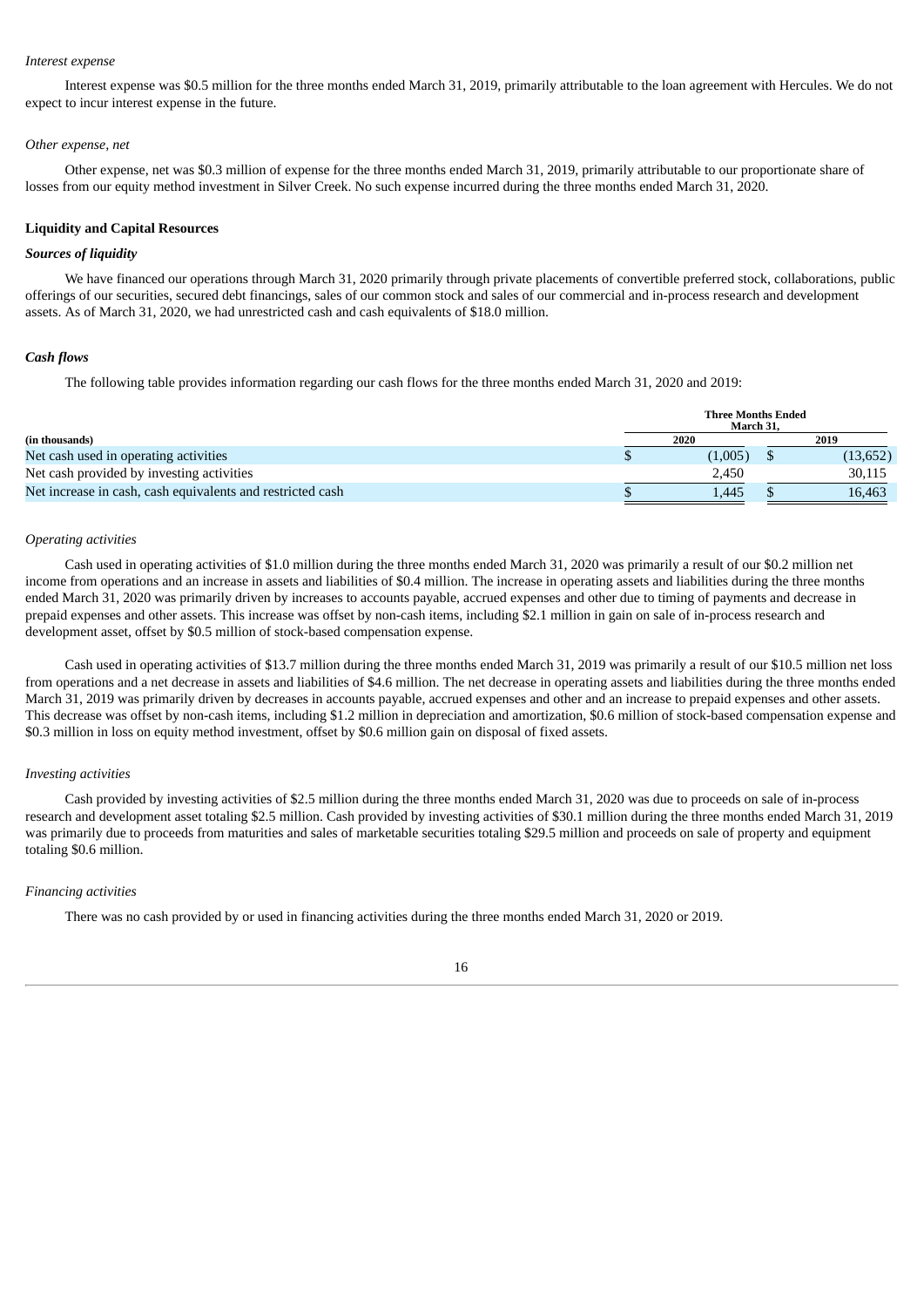#### *Funding requirements*

We have incurred significant expenses and operating losses to date. On May 30, 2019, we announced the completion of our review of strategic alternatives, following which our board of directors implemented a series of measures designed to extend our cash runway into 2027 and preserve our ability to capture the potential milestone payments resulting from the Ipsen sale. In connection with that announcement, we discontinued the discovery efforts on our remaining preclinical programs and implemented a reduction in headcount resulting in the termination of all remaining employees as of July 12, 2019. Our future capital requirements will depend on many factors, including:

- the timing and amount of potential milestone payments related to ONIVYDE that we may receive from Ipsen;
- the timing and amount of potential milestone payments that we may receive from Elevation;
- the timing and amount of any special dividend to our stockholders that our board of directors may declare;
- the timing and amount of general and administrative expenses required to continue to operate our company;
- the extent to which we owe any taxes for current, future or prior periods, including as a result of any audits by taxing authorities;
- whether we realize the anticipated cost savings in connection with our restructuring efforts;
- our ability to successfully divest our product candidates and other assets;
- the extent to which we invest in any future research or development activities of our product candidates;
- the costs of preparing, filing and prosecuting patent applications and maintaining, enforcing and defending intellectual property-related claims;
- the extent to which we acquire or invest in businesses, products and technologies; and
- the costs associated with operating as a public company and maintaining compliance with exchange listing and SEC requirements.

We expect that we would seek to finance any future cash needs through a combination of divestitures of our remaining product candidates or other assets, equity offerings and debt financings. There can be no assurance as to the timing, terms or consummation of any divestiture or financing. We do not have any committed external sources of funds. To the extent that we raise additional capital through the sale of equity or convertible debt securities, the ownership interest of our stockholders will be diluted, and the terms of these securities may include liquidation or other preferences that adversely affect the rights of our stockholders. Debt financing, if available, may involve agreements that include covenants limiting or restricting our ability to take specific actions, such as incurring additional debt, making capital expenditures or declaring dividends. If we raise additional funds through arrangements with third parties, we may have to relinquish valuable rights to our future revenue streams or product candidates.

#### **Contractual Obligations and Commitments**

There were no material changes to our contractual obligations and commitments described under Management's Discussion and Analysis of Financial Condition and Results of Operations in our Annual Report on Form 10-K for the year ended December 31, 2019, as filed with the SEC on March 12, 2020.

#### **Off-Balance Sheet Arrangements**

We did not have during the periods presented, and we do not currently have, any off-balance sheet arrangements, as defined under SEC rules.

#### **Recent Accounting Pronouncements**

See Note 8, "Recent Accounting Pronouncements," in the accompanying notes to the condensed consolidated financial statements for a full description of recent accounting pronouncements.

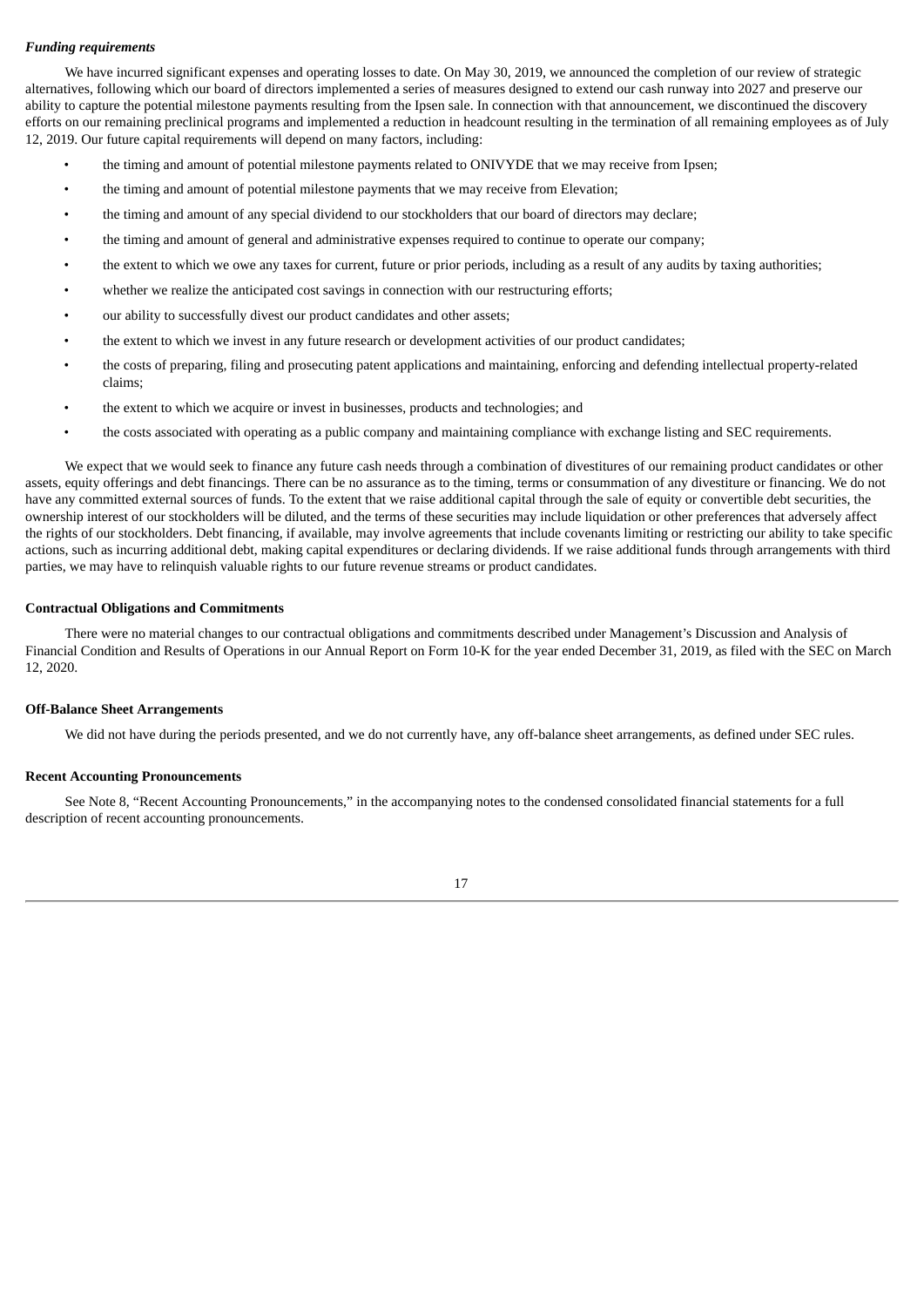#### <span id="page-19-0"></span>**Item 3. Quantitative and Qualitative Disclosures About Market Risk.**

We invest in a variety of financial instruments, principally cash deposits, money market funds, securities issued by the U.S. government and its agencies and corporate debt securities. The goals of our investment policy are preservation of capital, fulfillment of liquidity needs and fiduciary control of cash and investments. We also seek to maximize income from our investments without assuming significant risk.

Our primary exposure to market risk is interest income sensitivity, which is affected by changes in the general level of interest rates, particularly because our investments are in short-term marketable securities. Due to the short-term duration of our investment portfolio and the low risk profile of our investments, an immediate 10% change in interest rates would not have a material effect on the fair market value of our portfolio. We have the ability and intention to hold our investments until maturity, and therefore, we would not expect our operating results or cash flows to be affected to any significant degree by the effect of a sudden change in market interest rates on our investment portfolio.

We do not currently have any auction rate or mortgage-backed securities. We do not believe our cash, cash equivalents and marketable securities have significant risk of default or illiquidity, however we cannot provide absolute assurance that in the future our investments will not be subject to adverse changes in market value.

#### <span id="page-19-1"></span>**Item 4. Controls and Procedures.**

#### **Evaluation of Disclosure Controls and Procedures**

Our management, with the participation of our principal executive and financial officer, evaluated the effectiveness of our disclosure controls and procedures as of March 31, 2020. The term "disclosure controls and procedures," as defined in Rules 13a-15(e) and 15d-15(e) under the Exchange Act means controls and other procedures of a company that are designed to ensure that information required to be disclosed by a company in the reports that it files or submits under the Exchange Act is recorded, processed, summarized and reported, within the time periods specified in the SEC's rules and forms. Disclosure controls and procedures include, without limitation, controls and procedures designed to ensure that information required to be disclosed by a company in the reports that it files or submits under the Exchange Act is accumulated and communicated to the company's management, including its principal executive and principal financial officers, as appropriate to allow timely decisions regarding required disclosure. Management recognizes that any controls and procedures, no matter how well designed and operated, can provide only reasonable assurance of achieving their objectives and management necessarily applies its judgment in evaluating the cost-benefit relationship of possible controls and procedures. Based on the evaluation of our disclosure controls and procedures as of March 31, 2020, our principal executive and financial officer concluded that, as of such date, our disclosure controls and procedures were effective at the reasonable assurance level.

#### **Changes in Internal Control Over Financial Reporting**

No change in our internal control over financial reporting (as defined in Rules 13a-15(f) and 15d-15(f) under the Exchange Act) occurred during the three months ended March 31, 2020 that has materially affected, or is reasonably likely to materially affect, our internal control over financial reporting.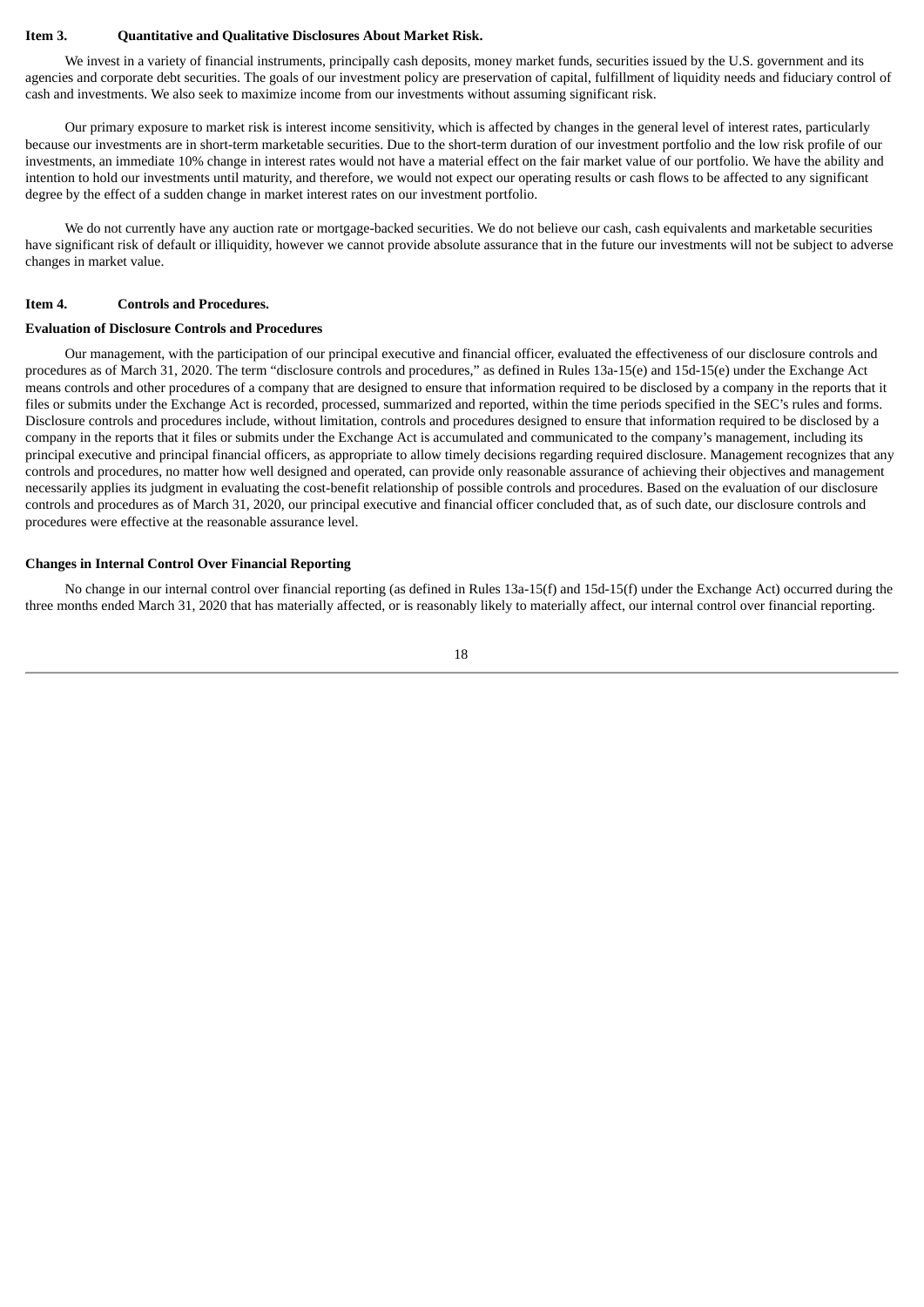#### **PART II**

#### **OTHER INFORMATION**

#### <span id="page-20-0"></span>**Item 1A. Risk Factors.**

In addition to the other information set forth in this Quarterly Report on Form 10-Q, you should carefully consider the factors discussed under the caption "Risk Factors" that appear in Item 1A of our Annual Report on Form 10-K for the year ended December 31, 2019, which was filed with the SEC on March 12, 2020 (the "2019 Annual Report on Form 10-K"). There have been no material changes from the risk factors previously disclosed in the 2019 Annual Report on Form 10-K, except the following.

#### The ongoing COVID-19 pandemic may delay or otherwise adversely impact our ability to realize potential milestone payments from the Ipsen sale and the Elevation sale and create other additional risks which could have material and adverse impacts on our business, financial condition, liquidity and *results of operations.*

We are unable to accurately predict the full impact that the ongoing coronavirus ("COVID-19") pandemic will have on our financial condition due to numerous factors that are not within our control, including the duration and severity of the outbreak. Specifically, stay-at-home orders, business closures, travel restrictions, supply chain disruptions and employee and clinical trial participant illness or quarantines could result in disruptions to Ipsen and Elevations' ability to conduct research, preclinical, clinical and or regulatory activities that are required to trigger potential milestone payments to us. If these activities are significantly delayed, the attainment of any milestone payments we might receive would also likely be delayed. The COVID-19 pandemic may also significantly affect our ability to sell any remaining preclinical assets due to the inability of potential partners to obtain capital or otherwise complete a transaction. In addition, the COVID-19 pandemic has resulted in ongoing volatility in financial markets. If our access to capital is restricted or associated borrowing costs increase as a result of developments in financial markets relating to the COVID-19 pandemic, our financial condition could be adversely impacted if we seek to raise equity and/or debt financing. At this time, we do not believe that the COVID-19 pandemic will have a significant impact on our current day to day operations or our near term financial condition.

#### **Item 2. Unregistered Sales of Equity Securities and Use of Proceeds.**

#### *Recent Sales of Unregistered Equity Securities*

None.

#### *Issuer Purchases of Equity Securities*

We did not repurchase any of our equity securities during the three months ended March 31, 2020.

| Item 3. | <b>Defaults Upon Senior Securities.</b> |
|---------|-----------------------------------------|
| None.   |                                         |
|         |                                         |

**Item 4. Mine Safety Disclosures.**

Not applicable.

#### <span id="page-20-1"></span>**Item 5. Other Information.**

Not applicable.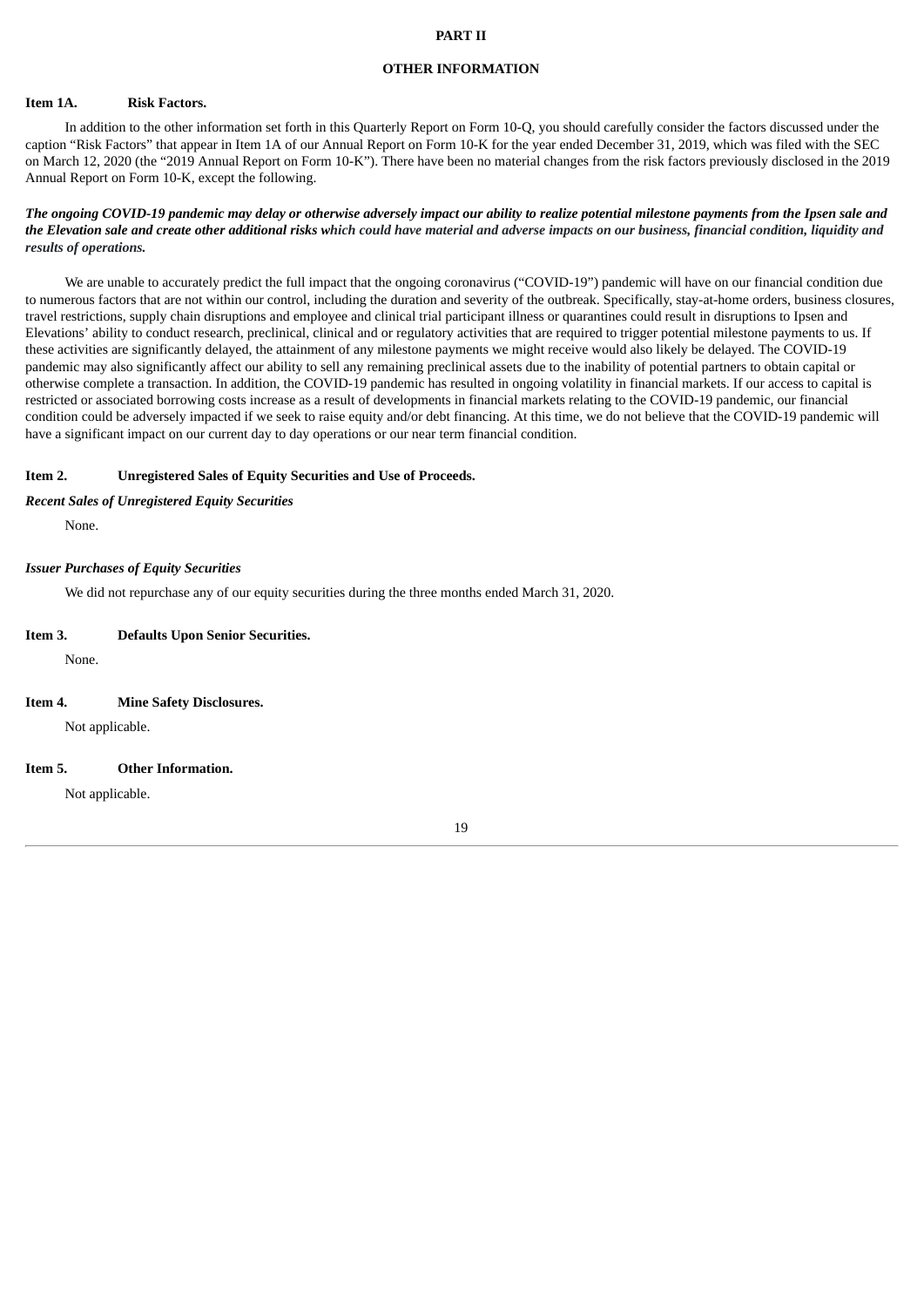## <span id="page-21-0"></span>**Item 6.Exhibits.**

| <b>Exhibit</b><br><b>Number</b> | <b>Description of Exhibit</b>                                                                                                                                                                             |
|---------------------------------|-----------------------------------------------------------------------------------------------------------------------------------------------------------------------------------------------------------|
| $31.1*$                         | Certification of Principal Executive Officer pursuant to Rule 13a-14(a) or Rule 15d-14(a) of the Securities Exchange Act of 1934, as adopted<br>pursuant to Section 302 of the Sarbanes-Oxley Act of 2002 |
| $31.2*$                         | Certification of Principal Financial Officer pursuant to Rule 13a-14(a) or Rule 15d-14(a) of the Securities Exchange Act of 1934, as adopted<br>pursuant to Section 302 of the Sarbanes-Oxley Act of 2002 |
| $32.1+$                         | Certification of Principal Executive Officer pursuant to 18 U.S.C. Section 1350, as adopted pursuant to Section 906 of the Sarbanes-Oxley Act<br>of 2002                                                  |
| $32.2+$                         | Certification of Principal Financial Officer pursuant to 18 U.S.C. Section 1350, as adopted pursuant to Section 906 of the Sarbanes-Oxley Act<br>of 2002                                                  |
| 101.INS*                        | <b>XBRL Instance Document</b>                                                                                                                                                                             |
|                                 | 101.SCH* XBRL Taxonomy Extension Schema Document                                                                                                                                                          |
|                                 | 101.CAL* XBRL Taxonomy Extension Calculation Linkbase Document                                                                                                                                            |
|                                 | 101.DEF* XBRL Taxonomy Extension Definition Linkbase Document                                                                                                                                             |
|                                 | 101.LAB* XBRL Taxonomy Extension Label Linkbase Database                                                                                                                                                  |
|                                 | 101.PRE* XBRL Taxonomy Extension Presentation Linkbase Document                                                                                                                                           |
| $\ast$                          | Filed herewith.                                                                                                                                                                                           |
| $^{+}$                          | Furnished herewith.                                                                                                                                                                                       |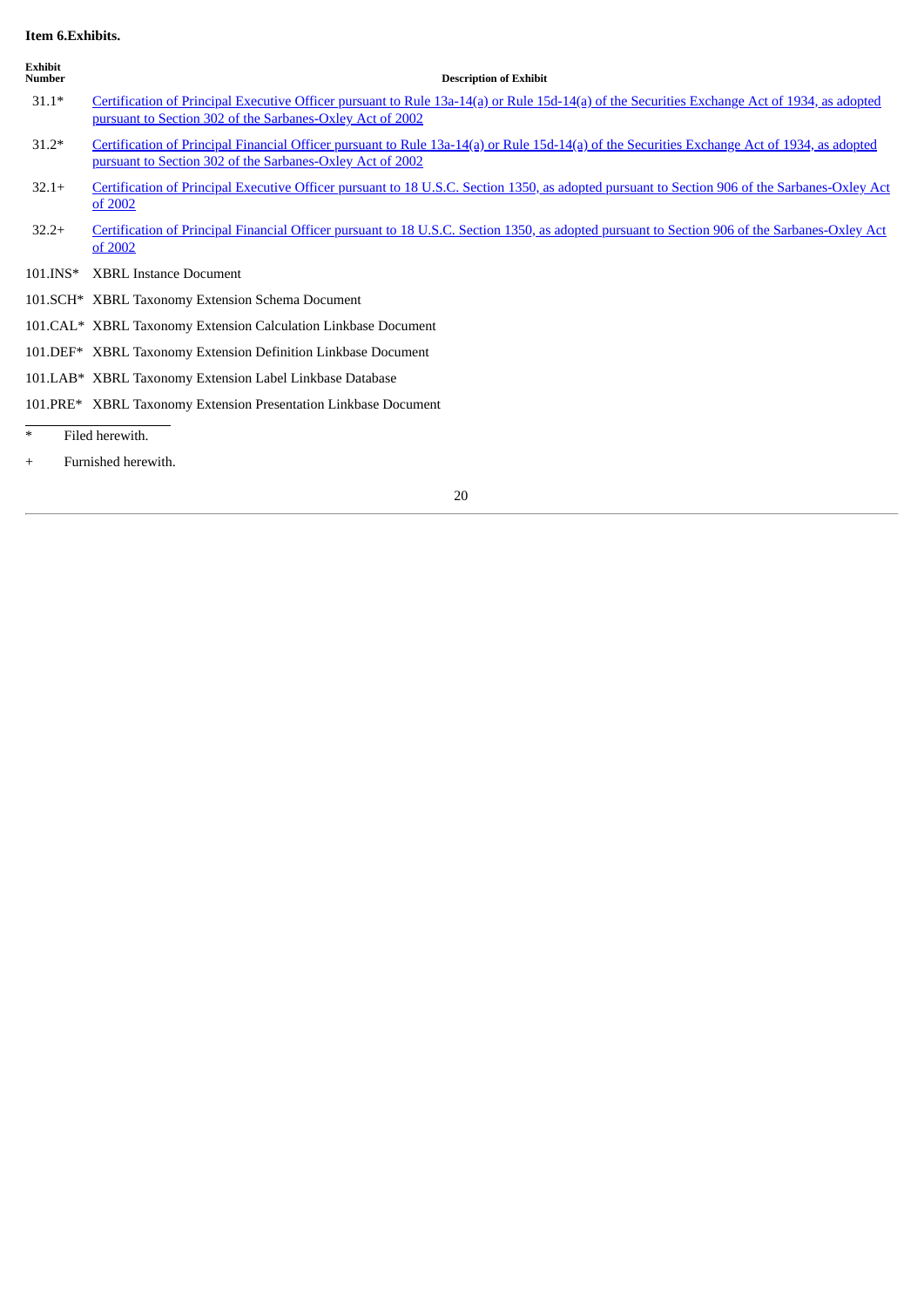## **SIGNATURES**

<span id="page-22-0"></span>Pursuant to the requirements of the Securities Exchange Act of 1934, the registrant has duly caused this report to be signed on its behalf by the undersigned thereunto duly authorized.

## **MERRIMACK PHARMACEUTICALS, INC.**

Gary L. Crocker President (Principal Financial Officer)

21

Date: May 7, 2020 By: /s/ Gary L. Crocker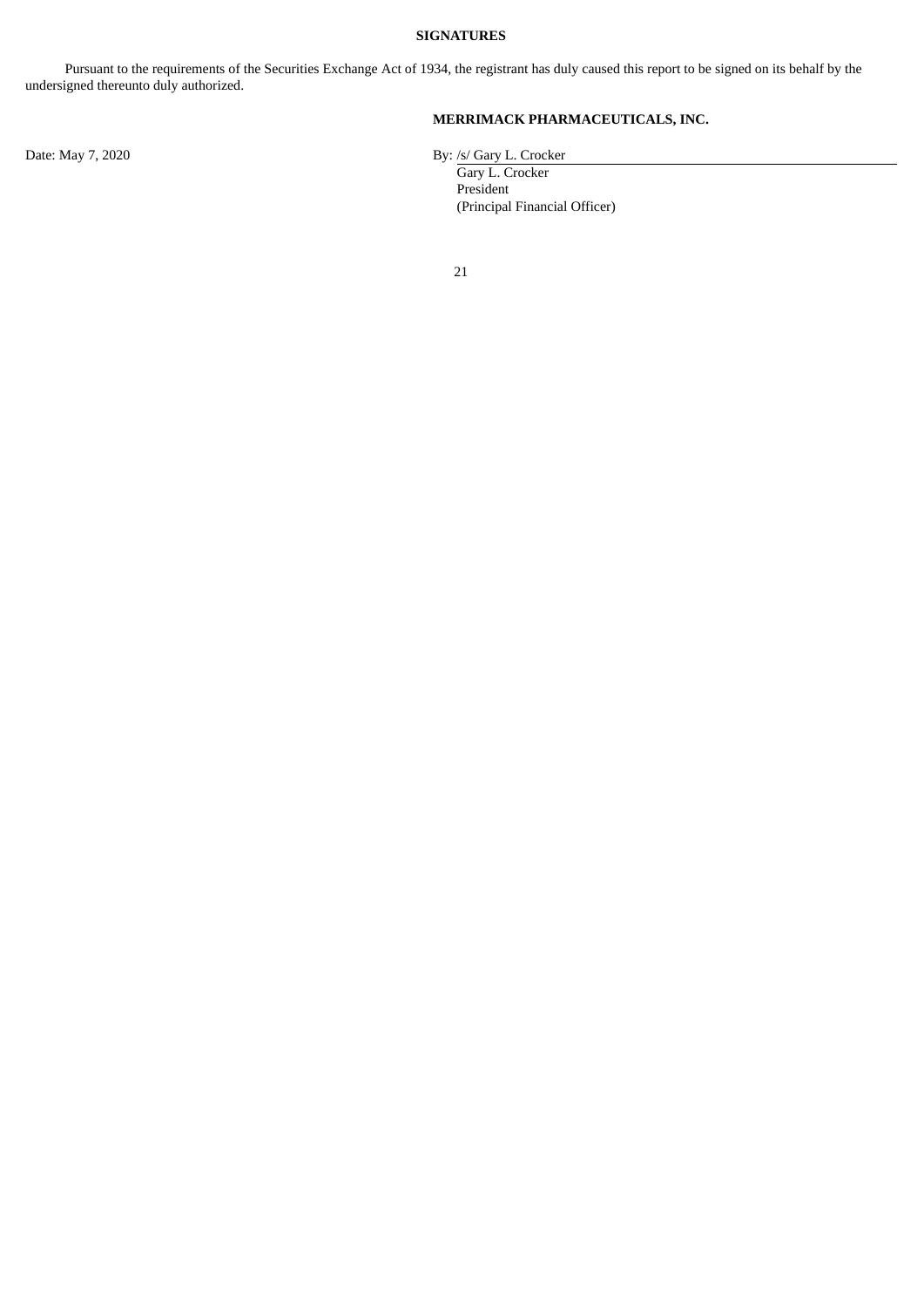#### **CERTIFICATIONS**

#### <span id="page-23-0"></span>I, Richard Peters, M.D., Ph.D., certify that:

1. I have reviewed this Quarterly Report on Form 10-Q of Merrimack Pharmaceuticals, Inc.;

2. Based on my knowledge, this report does not contain any untrue statement of a material fact or omit to state a material fact necessary to make the statements made, in light of the circumstances under which such statements were made, not misleading with respect to the period covered by this report;

3. Based on my knowledge, the financial statements, and other financial information included in this report, fairly present in all material respects the financial condition, results of operations and cash flows of the registrant as of, and for, the periods presented in this report;

4. The registrant's other certifying officer and I are responsible for establishing and maintaining disclosure controls and procedures (as defined in Exchange Act Rules 13a-15(e) and 15d-15(e)) and internal control over financial reporting (as defined in Exchange Act Rules 13a-15(f) and 15d-15(f)) for the registrant and have:

a) Designed such disclosure controls and procedures, or caused such disclosure controls and procedures to be designed under our supervision, to ensure that material information relating to the registrant, including its consolidated subsidiaries, is made known to us by others within those entities, particularly during the period in which this report is being prepared;

b) Designed such internal control over financial reporting, or caused such internal control over financial reporting to be designed under our supervision, to provide reasonable assurance regarding the reliability of financial reporting and the preparation of financial statements for external purposes in accordance with generally accepted accounting principles;

c) Evaluated the effectiveness of the registrant's disclosure controls and procedures and presented in this report our conclusions about the effectiveness of the disclosure controls and procedures, as of the end of the period covered by this report based on such evaluation; and

d) Disclosed in this report any change in the registrant's internal control over financial reporting that occurred during the registrant's most recent fiscal quarter (the registrant's fourth fiscal quarter in the case of an annual report) that has materially affected, or is reasonably likely to materially affect, the registrant's internal control over financial reporting; and

5. The registrant's other certifying officer and I have disclosed, based on our most recent evaluation of internal control over financial reporting, to the registrant's auditors and the audit committee of the registrant's board of directors (or persons performing the equivalent functions):

a) All significant deficiencies and material weaknesses in the design or operation of internal control over financial reporting which are reasonably likely to adversely affect the registrant's ability to record, process, summarize and report financial information; and

b) Any fraud, whether or not material, that involves management or other employees who have a significant role in the registrant's internal control over financial reporting.

Date: May 7, 2020 /s/ Gary L. Crocker

Gary L. Crocker President (Principal Executive Officer)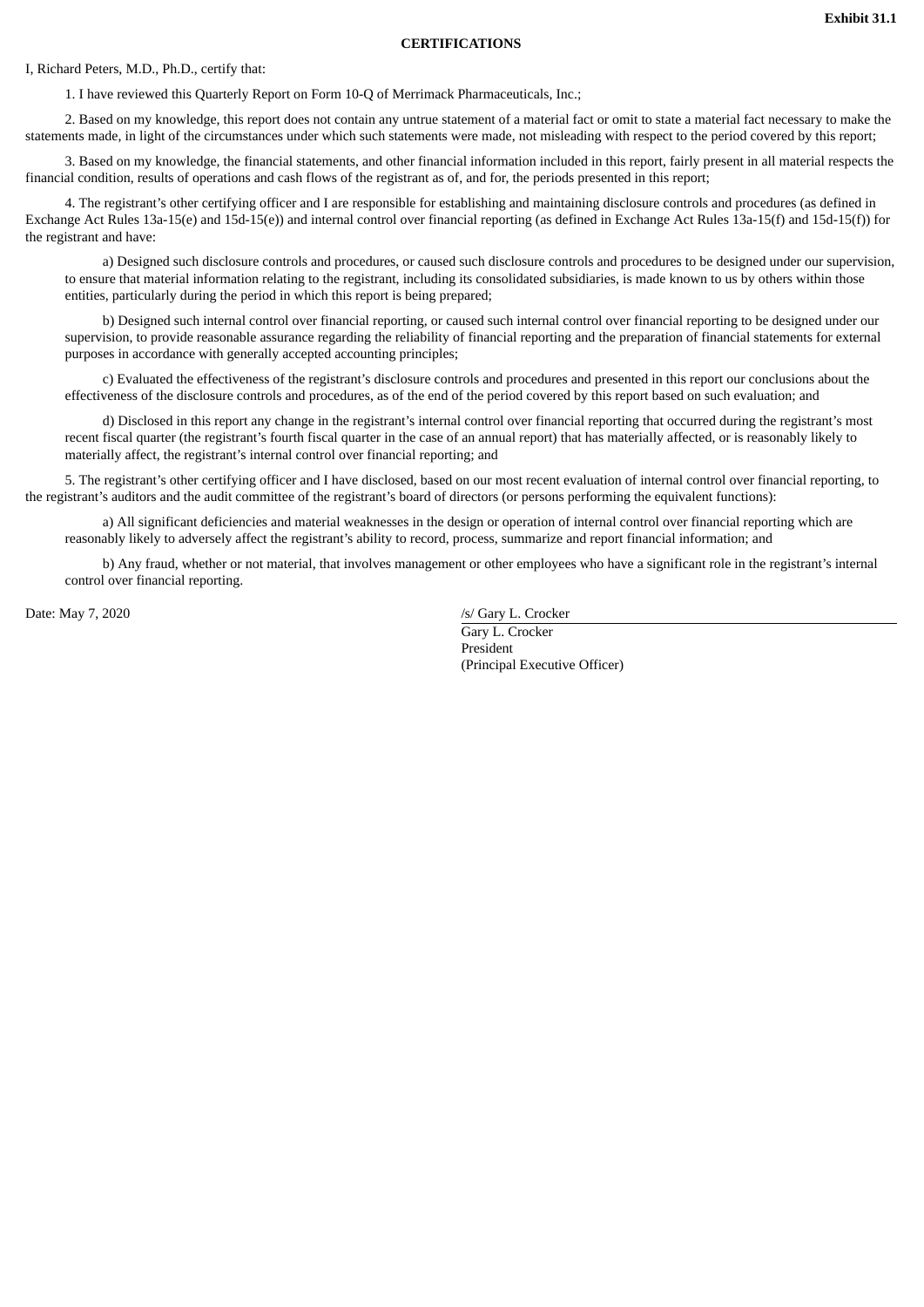#### **CERTIFICATIONS**

<span id="page-24-0"></span>I, Jean M. Franchi, certify that:

1. I have reviewed this Quarterly Report on Form 10-Q of Merrimack Pharmaceuticals, Inc.;

2. Based on my knowledge, this report does not contain any untrue statement of a material fact or omit to state a material fact necessary to make the statements made, in light of the circumstances under which such statements were made, not misleading with respect to the period covered by this report;

3. Based on my knowledge, the financial statements, and other financial information included in this report, fairly present in all material respects the financial condition, results of operations and cash flows of the registrant as of, and for, the periods presented in this report;

4. The registrant's other certifying officer and I are responsible for establishing and maintaining disclosure controls and procedures (as defined in Exchange Act Rules 13a-15(e) and 15d-15(e)) and internal control over financial reporting (as defined in Exchange Act Rules 13a-15(f) and 15d-15(f)) for the registrant and have:

a) Designed such disclosure controls and procedures, or caused such disclosure controls and procedures to be designed under our supervision, to ensure that material information relating to the registrant, including its consolidated subsidiaries, is made known to us by others within those entities, particularly during the period in which this report is being prepared;

b) Designed such internal control over financial reporting, or caused such internal control over financial reporting to be designed under our supervision, to provide reasonable assurance regarding the reliability of financial reporting and the preparation of financial statements for external purposes in accordance with generally accepted accounting principles;

c) Evaluated the effectiveness of the registrant's disclosure controls and procedures and presented in this report our conclusions about the effectiveness of the disclosure controls and procedures, as of the end of the period covered by this report based on such evaluation; and

d) Disclosed in this report any change in the registrant's internal control over financial reporting that occurred during the registrant's most recent fiscal quarter (the registrant's fourth fiscal quarter in the case of an annual report) that has materially affected, or is reasonably likely to materially affect, the registrant's internal control over financial reporting; and

5. The registrant's other certifying officer and I have disclosed, based on our most recent evaluation of internal control over financial reporting, to the registrant's auditors and the audit committee of the registrant's board of directors (or persons performing the equivalent functions):

a) All significant deficiencies and material weaknesses in the design or operation of internal control over financial reporting which are reasonably likely to adversely affect the registrant's ability to record, process, summarize and report financial information; and

b) Any fraud, whether or not material, that involves management or other employees who have a significant role in the registrant's internal control over financial reporting.

Date: May 7, 2020 /s/ Gary L. Crocker

Gary L. Crocker President (Principal Financial Officer)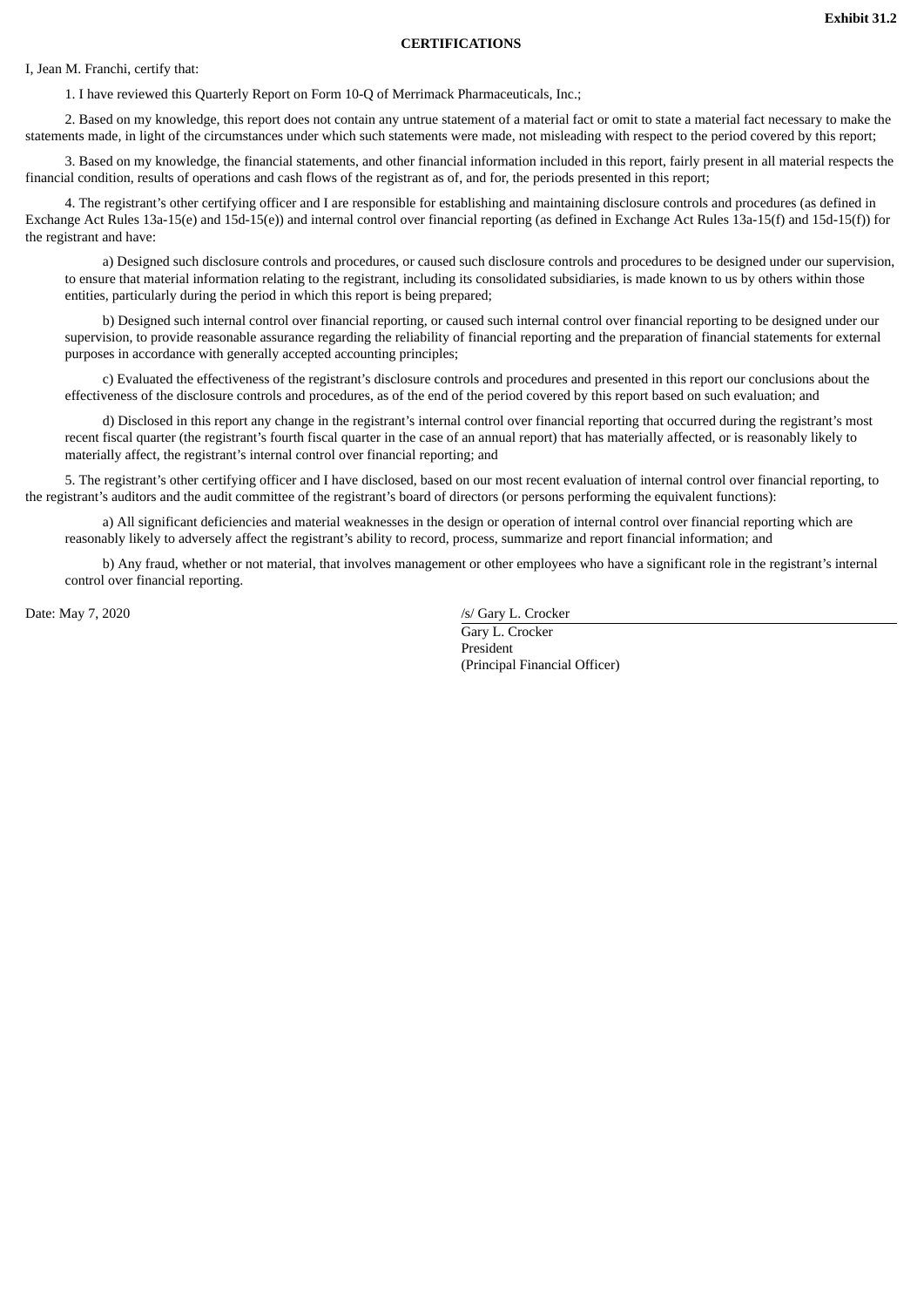#### **CERTIFICATION PURSUANT TO 18 U.S.C. SECTION 1350,**

#### **AS ADOPTED PURSUANT TO**

## **SECTION 906 OF THE SARBANES-OXLEY ACT OF 2002**

<span id="page-25-0"></span>In connection with the Quarterly Report on Form 10-Q of Merrimack Pharmaceuticals, Inc. (the "Company") for the period ended March 31, 2020 as filed with the Securities and Exchange Commission on the date hereof (the "Report"), the undersigned, Gary L. Crocker, President of the Company, hereby certifies, pursuant to 18 U.S.C. Section 1350, that to his knowledge:

(1) the Report fully complies with the requirements of Section 13(a) or 15(d) of the Securities Exchange Act of 1934; and

(2) the information contained in the Report fairly presents, in all material respects, the financial condition and results of operations of the Company.

Date: May 7, 2020 /s/ Gary L. Crocker Gary L. Crocker President (Principal Executive Officer)